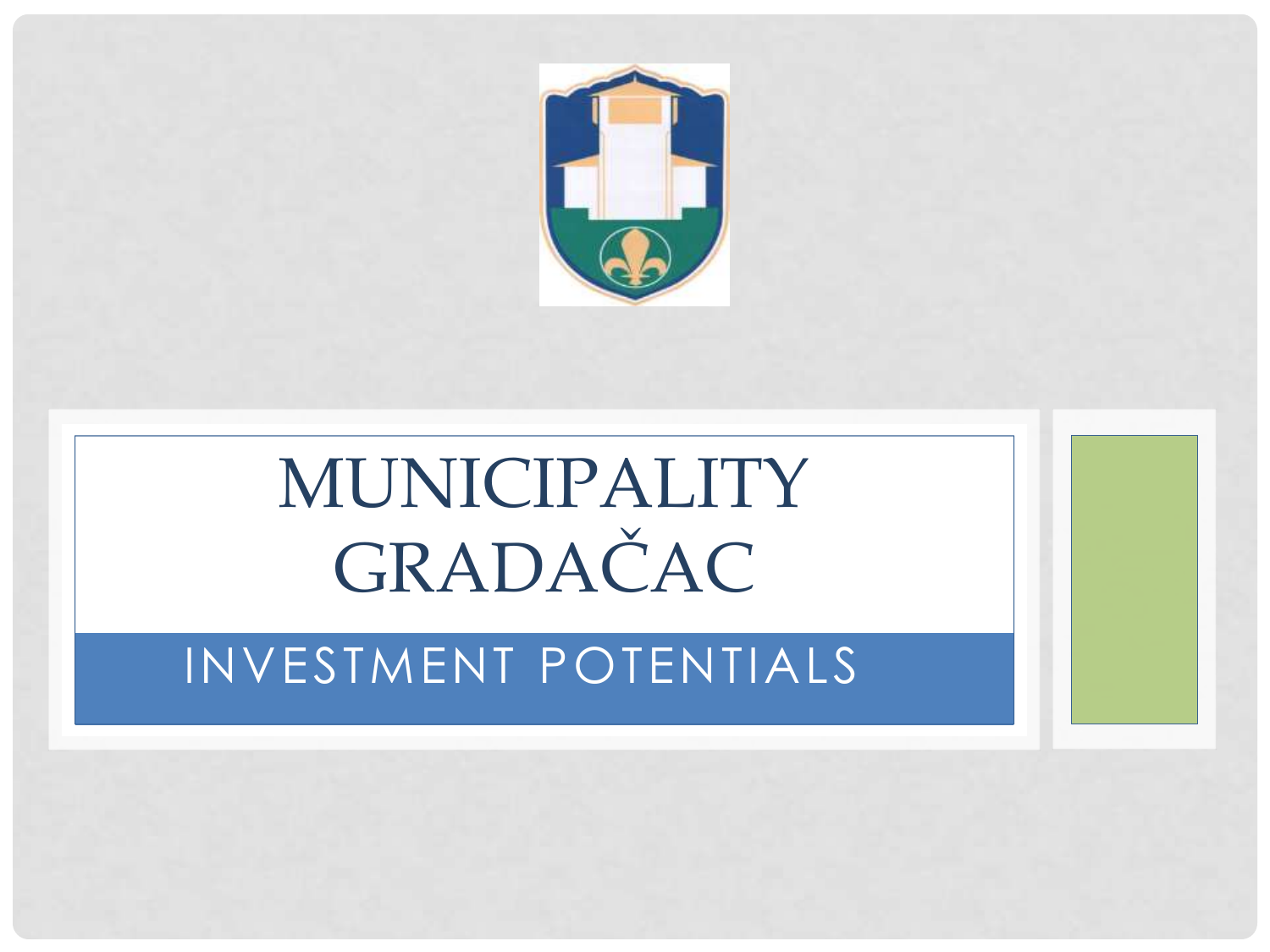# CONTENT:

- Why invest in Gradačac?
- General information
- Crucial sectors
- Labour market
- Industrial zone
- Business friendly environment
- Incentives
- Quality of life
- Contacts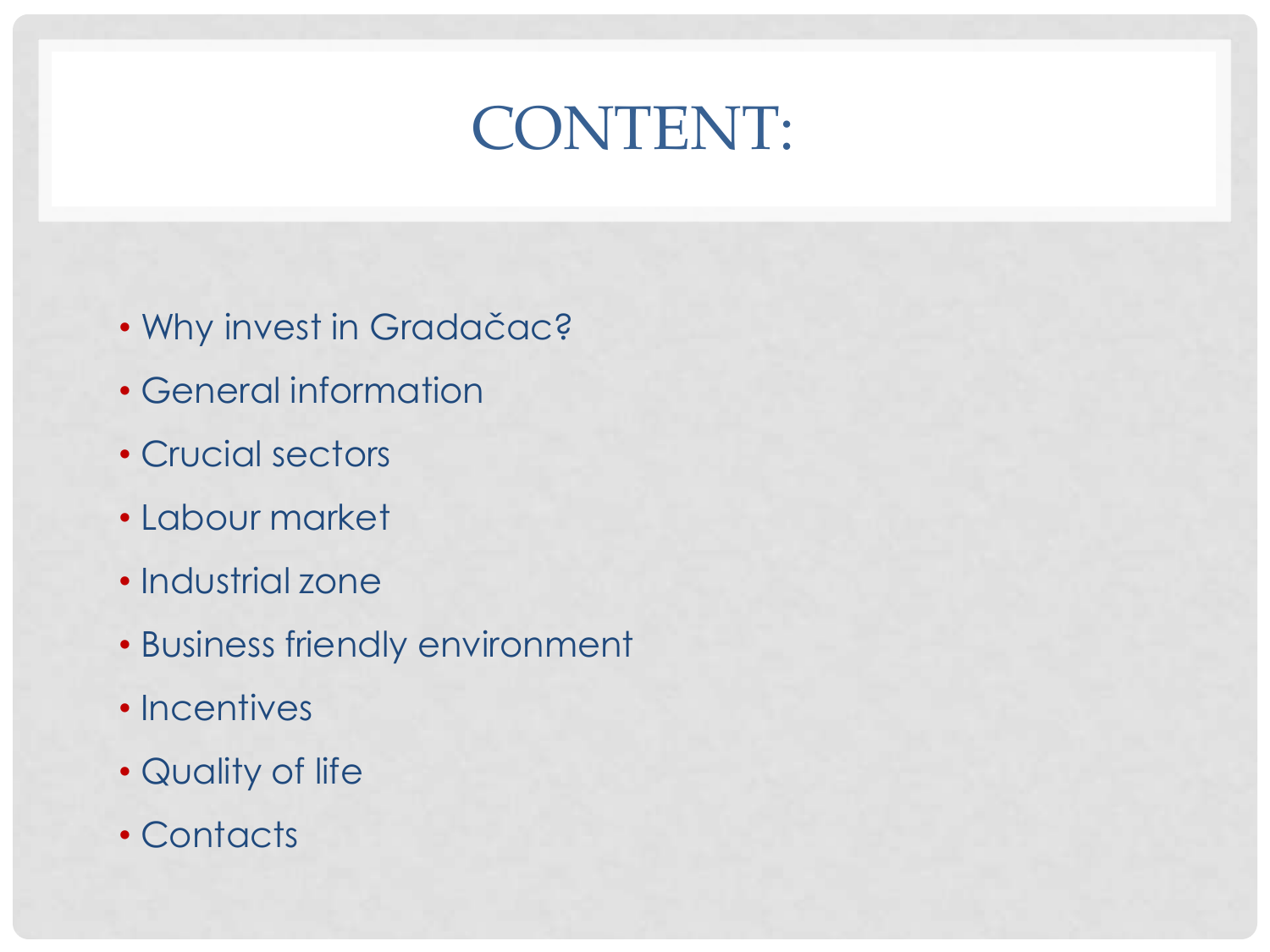# WHY INVEST IN GRADAČAC?

- Strategic position and access to EU market with 600 million residents
- Plenty natural resources
- Developed processing industry (metal, food, wood and textile)
- Potential for further development of agriculture, leading BiH municipality in production of plums, pears and apples
- Export-orientated companies
- Long tradition of entrepreneurship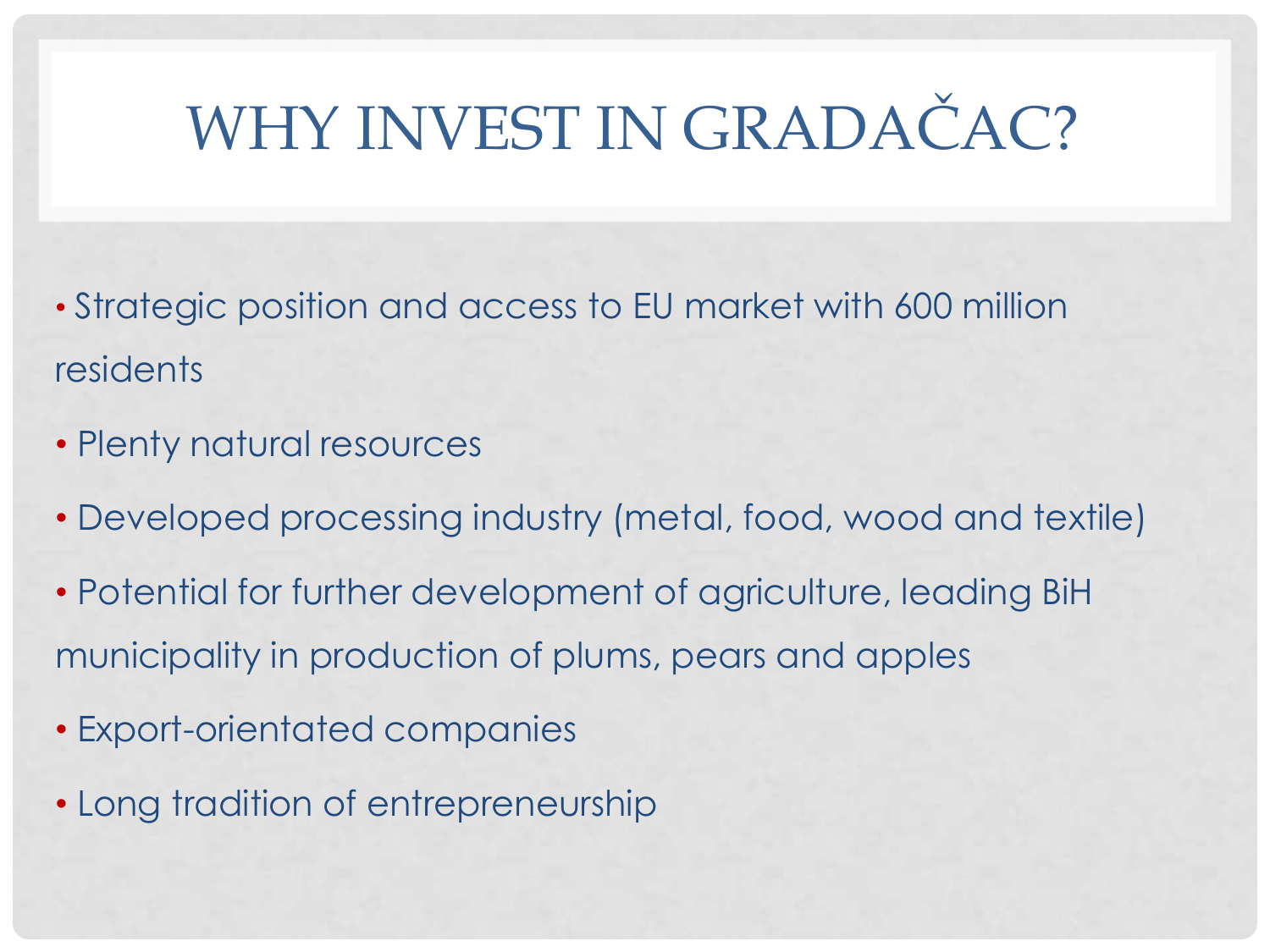# WHY INVEST IN GRADAČAC??

- Qualified work force in domain of agriculture, metal industry and processing industry
- Modernized communal infrastructure
- Competitive business conditions
- Industrial zone adjusted to the needs of production
- Efficient municipal administration
- Incentive tax policy on BiH level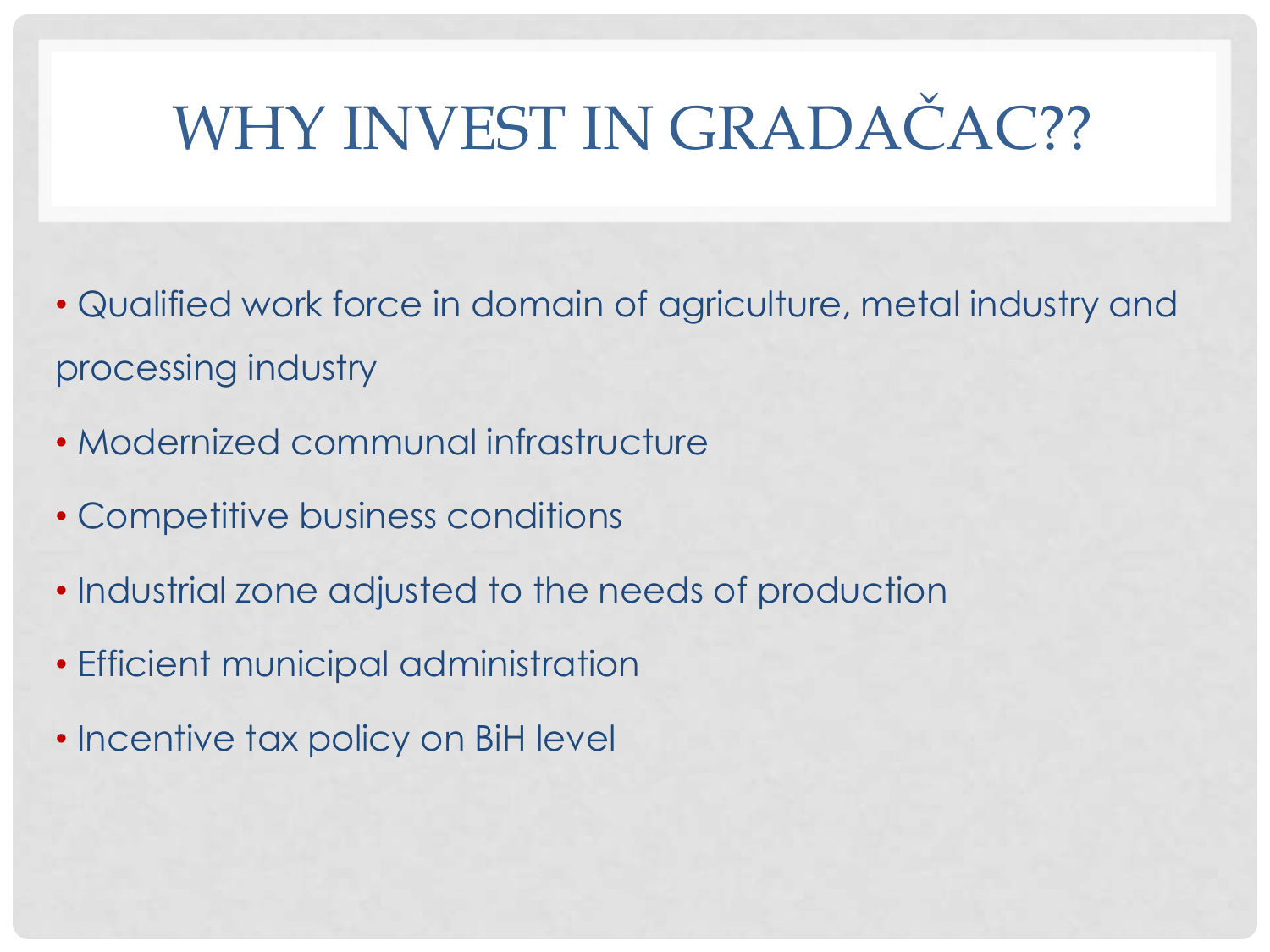

### GENERAL INFORMATION

MUNCIPALITY GRADAČAC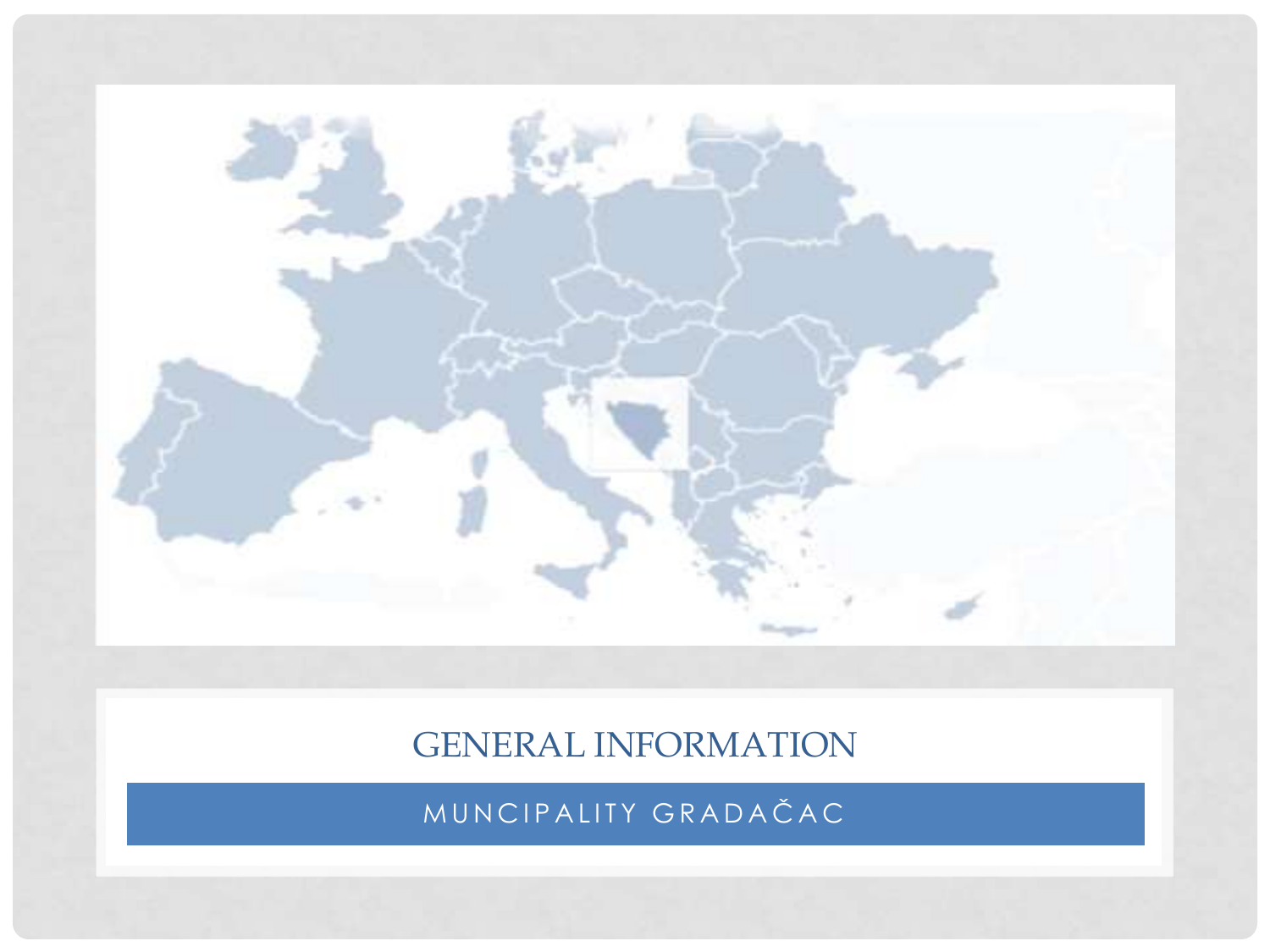# FEW FACTS

| Area                  | <b>Altitude</b> | Population | <b>Density of residents</b><br>$\overline{1}$ per km <sup>2</sup> |
|-----------------------|-----------------|------------|-------------------------------------------------------------------|
| $218$ km <sup>2</sup> | 129 m           | 41.836     | 211,6                                                             |

| Climate                  | Average<br>temperature        | Time zone  | Currency   |
|--------------------------|-------------------------------|------------|------------|
| Moderate-<br>continental | Summer 20,8°C<br>Winter 1,7°C | CET GMT +1 | <b>BAM</b> |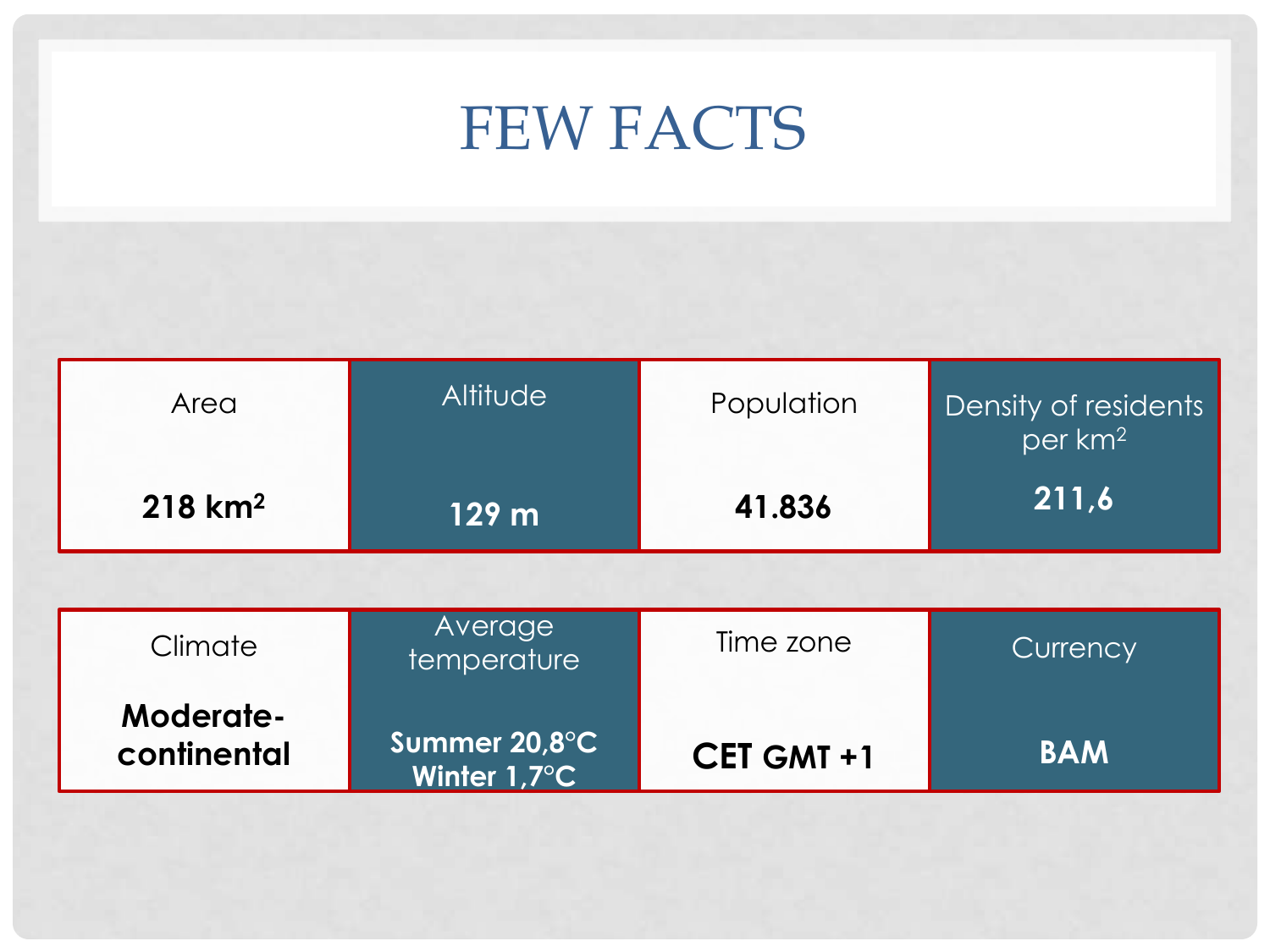### FAVOURABLE GEOTRAFFIC POSITION

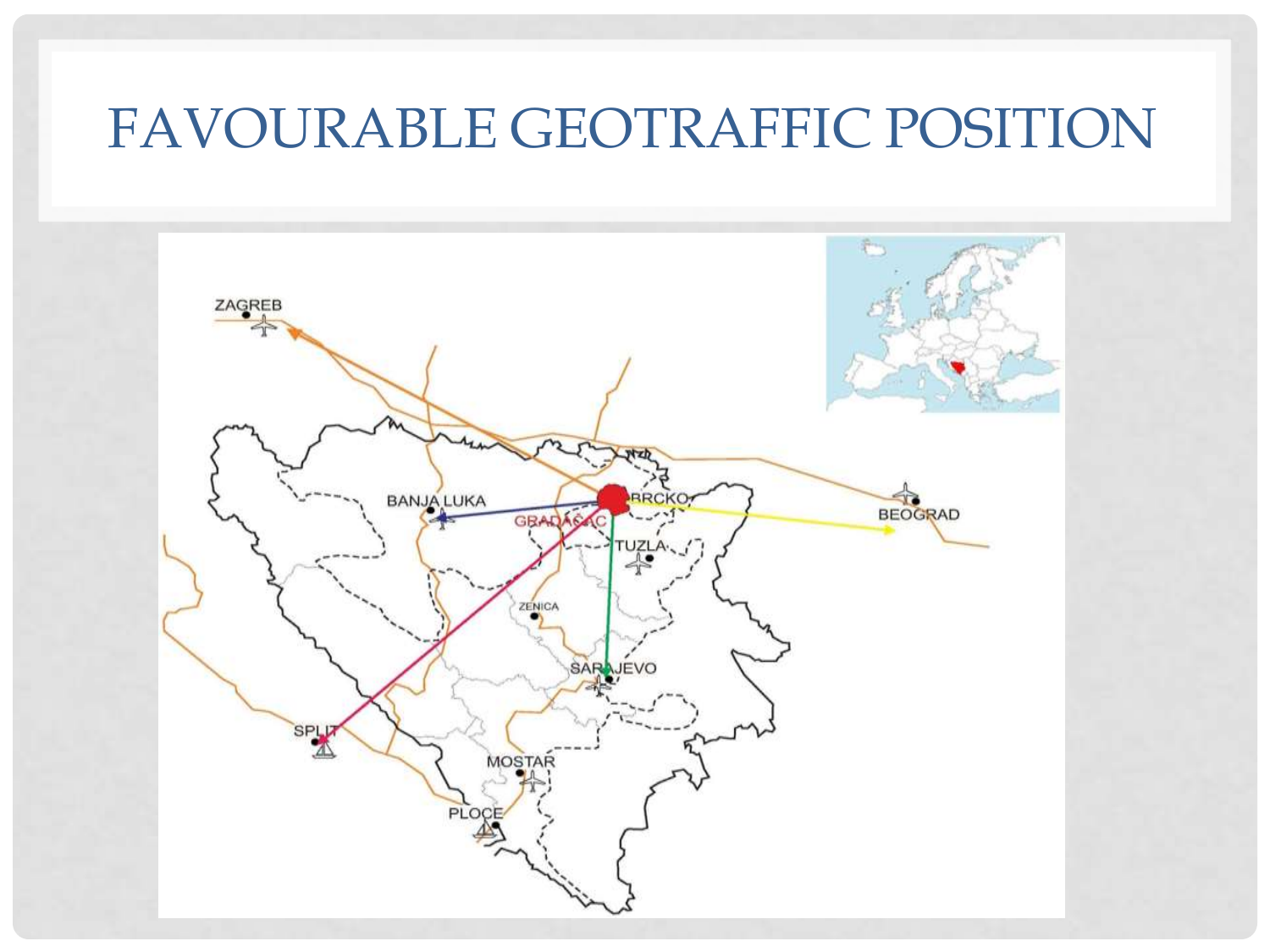## DISTANCE TO EU 40 km

- 40 km to border with Croatia, EU and EU market with 600 million people
- Proximity (30km) to future Pan-European corridor 5C(Budapest-Osijek-Sarajevo-Ploče)
- Connection with wider region:
	- International river port Brčko (38km)
	- International airports Tuzla (80km), Sarajevo (180km), Belgrade (192km) and Zagreb (341km)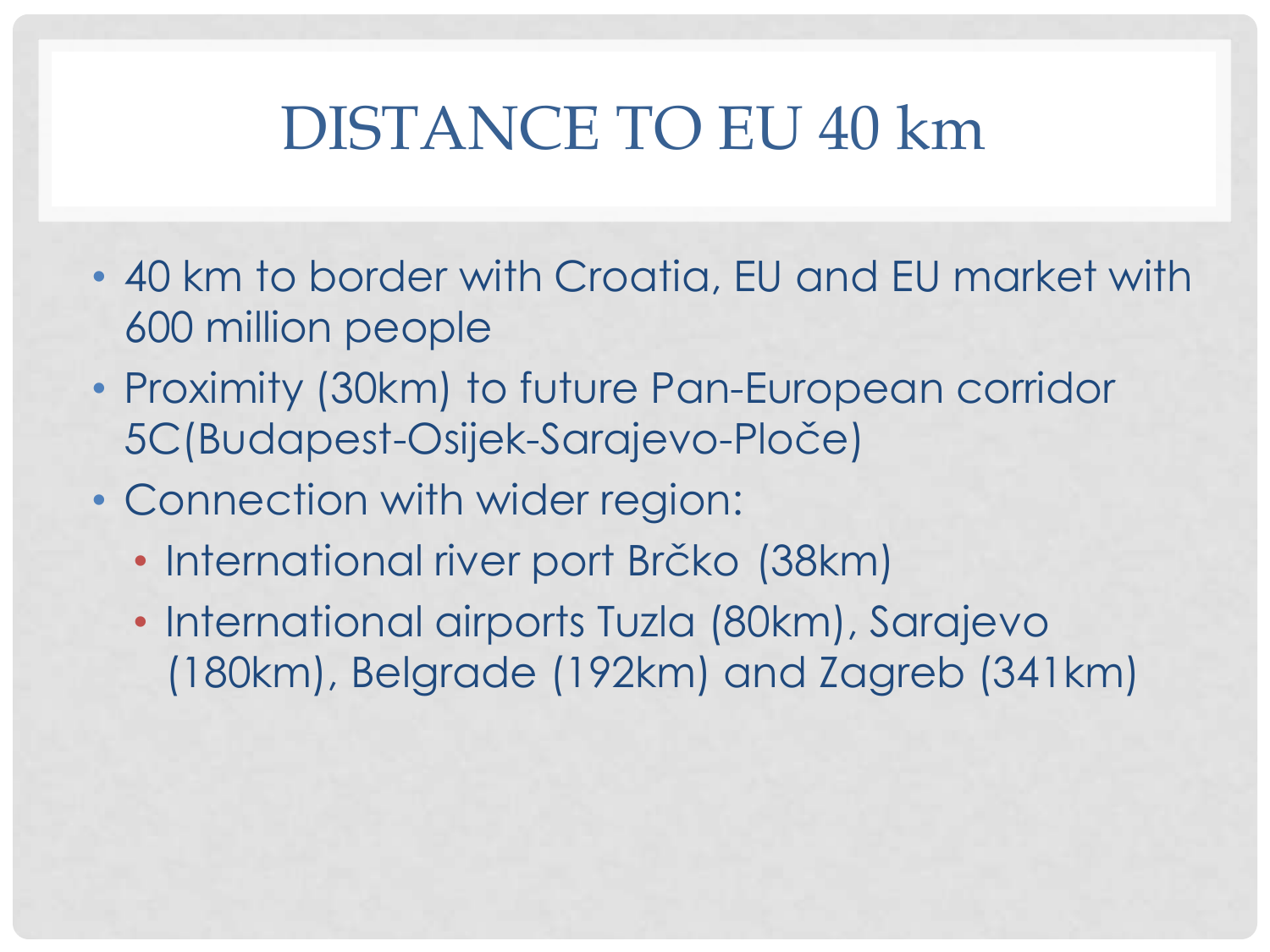### PROXIMITY OF INTERNATIONAL AIRPORTS AND HARBOURS (SEA AND RIVER)

|                         | <b>Location</b>                          | Distance (km) |
|-------------------------|------------------------------------------|---------------|
|                         | Brčko, BiH (river harbour)               | 38            |
| $\blacktriangleright$   | Tuzla, BiH (international airport)       | 80            |
| $\overline{\mathbf{X}}$ | Sarajevo, BiH (international airport)    | 172           |
| X                       | Belgrade, Serbia (international airport) | 179           |
|                         | Zagreb, Croatia (international airport)  | 264           |
|                         | Ploče, Croatia (sea harbour)             | 350           |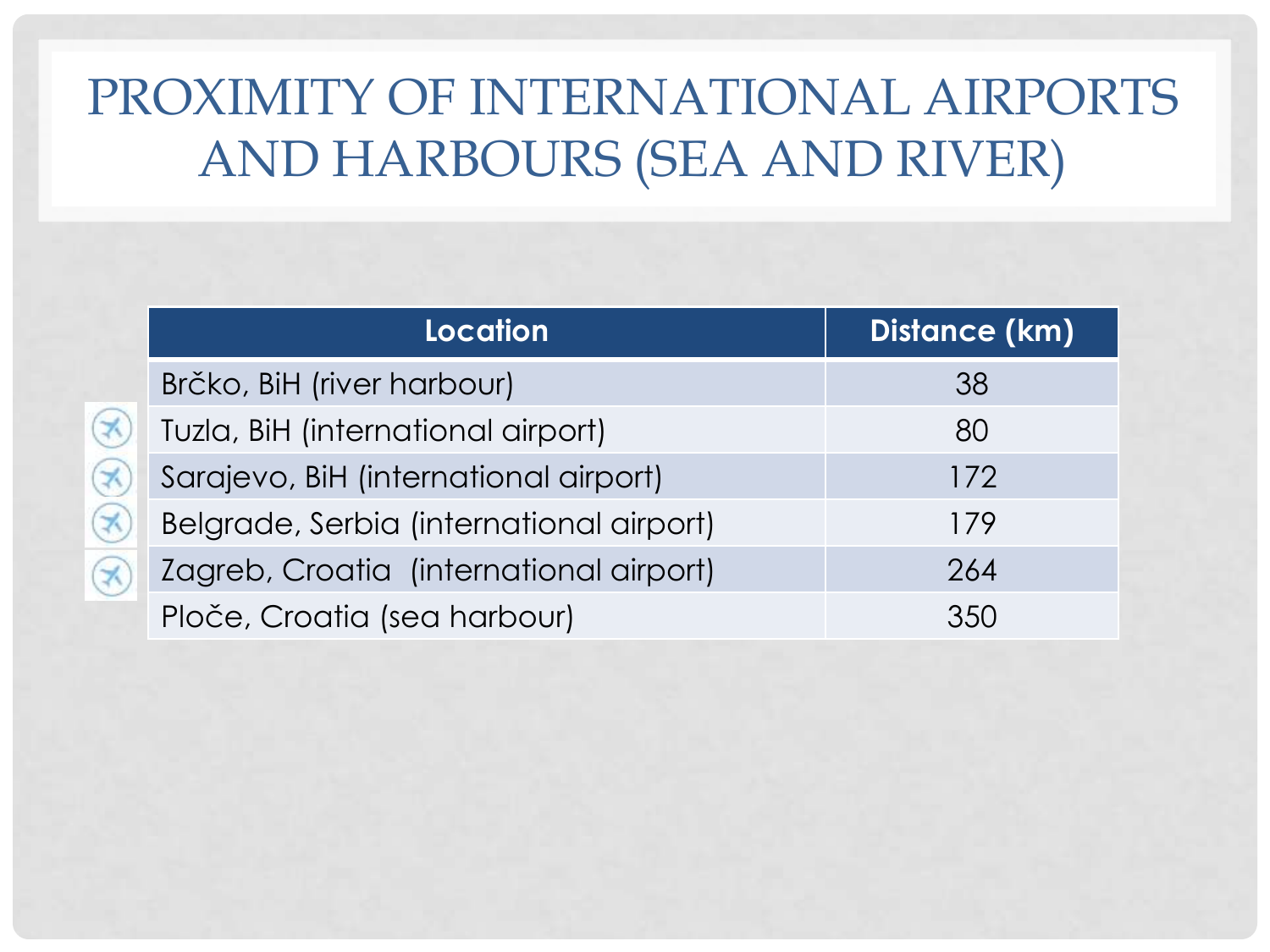







### CRUCIAL SECTORS

MUNICIPLAITY GRADAČAC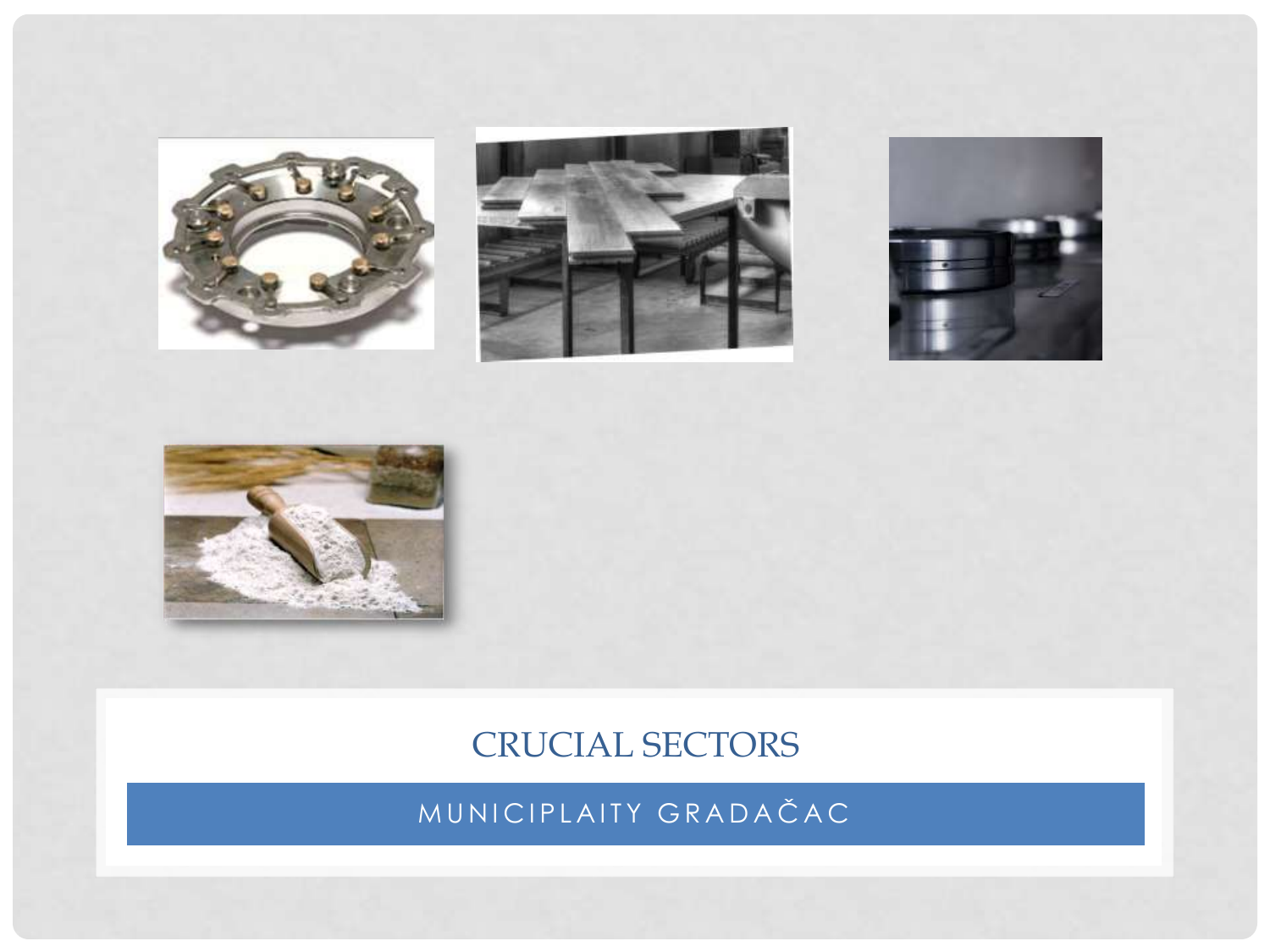# GRADAČAC IN NUMBERS

Export orientated municiplaity: •5th biggest municiplaity in BIH by export (5,12%) in 2014. •2nd municipality of Tuzla canton with 151,4 million EUR of export (26,25%)

| GDP per capita $(\epsilon)$          | 1.494 € (2015.), FBiH average (3.670 €) |
|--------------------------------------|-----------------------------------------|
| Budget $(\epsilon)$                  | 6 million $\in$ (2015.)                 |
| Unemplyment rate                     | 50,5% (2016.)                           |
| <b>Employment rate</b>               | 7.334 (01.2016.)                        |
| <b>Number of unemployed</b>          | 7.489 (02.2016.)                        |
| Average gross salary( $\xi$ )        | $441 \in (01.2016.)$                    |
| Average net salary( $\varepsilon$ )  | $304 \in (01.2016.)$                    |
| <b>Number of companies/craftsmen</b> | 828/1.171 (2015.)                       |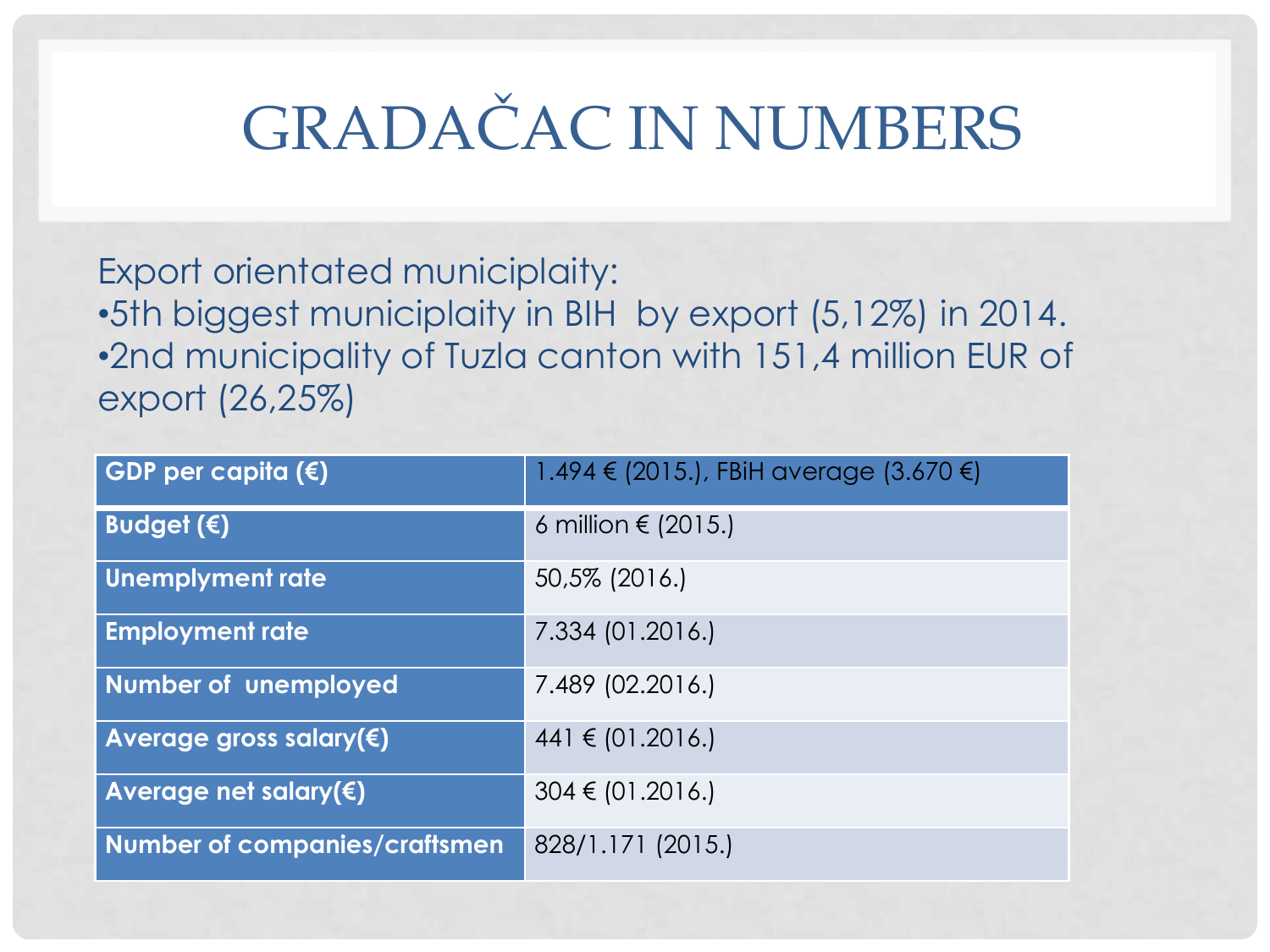## BUSINESS TRADITION AND ACTIVE ENTREPRENEURIAL SECTOR

- Business tradition in processing industry (metal, wood, textile, food), construction, trade and services
- Continuous growth of business activity throughout partnership between local and foreign investors
- Producers of parts for leading world car industries
- Regional leaders and food-processing industry, successful cooperation with local milk producers
- One of biggest production and trade BiH centres and leading municipality in production of plums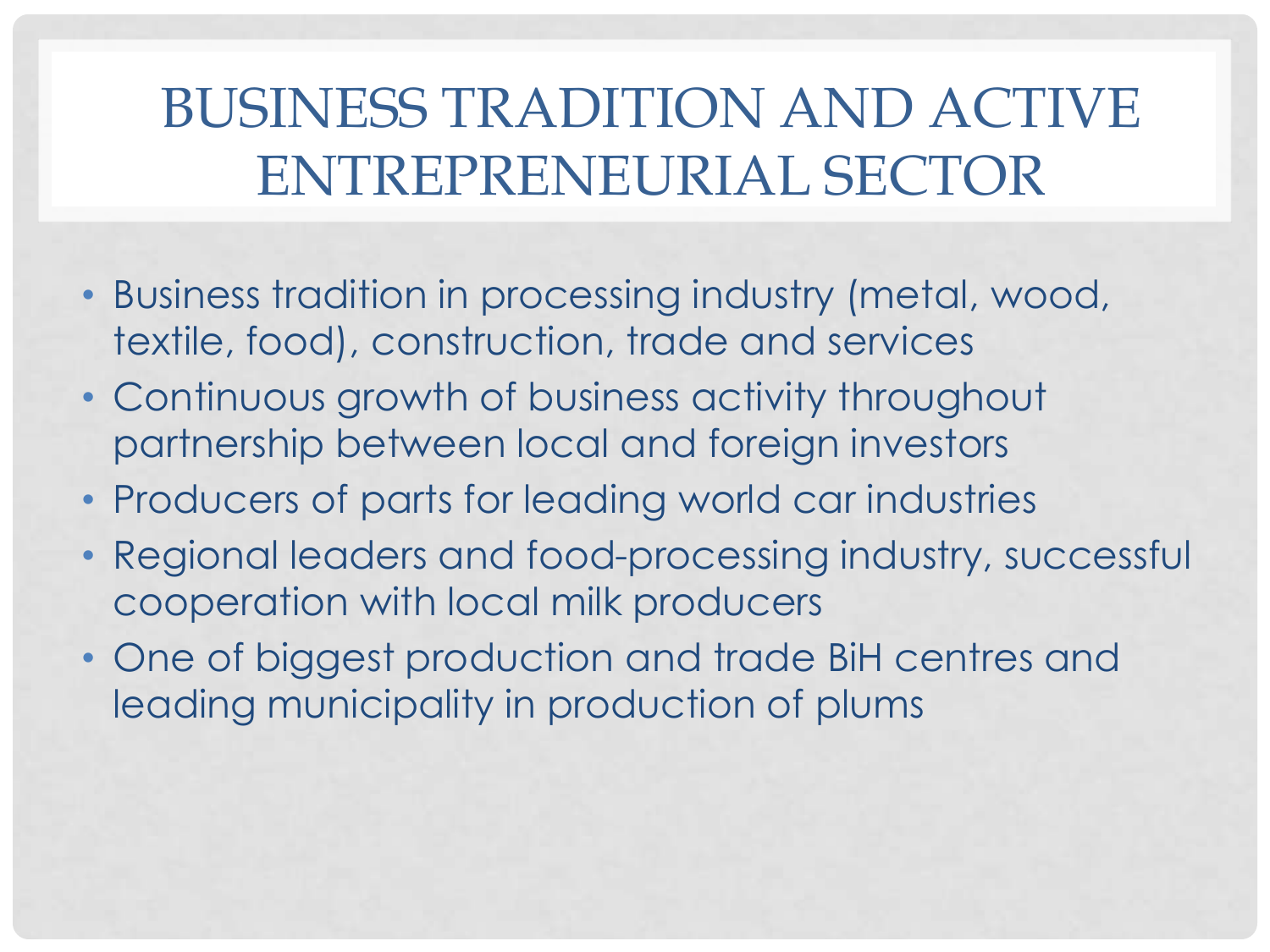# CRUCIAL SECTORS

- Agriculture
- Processing industry :
	- food
	- metal
	- wood
	- textile
- Construction
- Tourism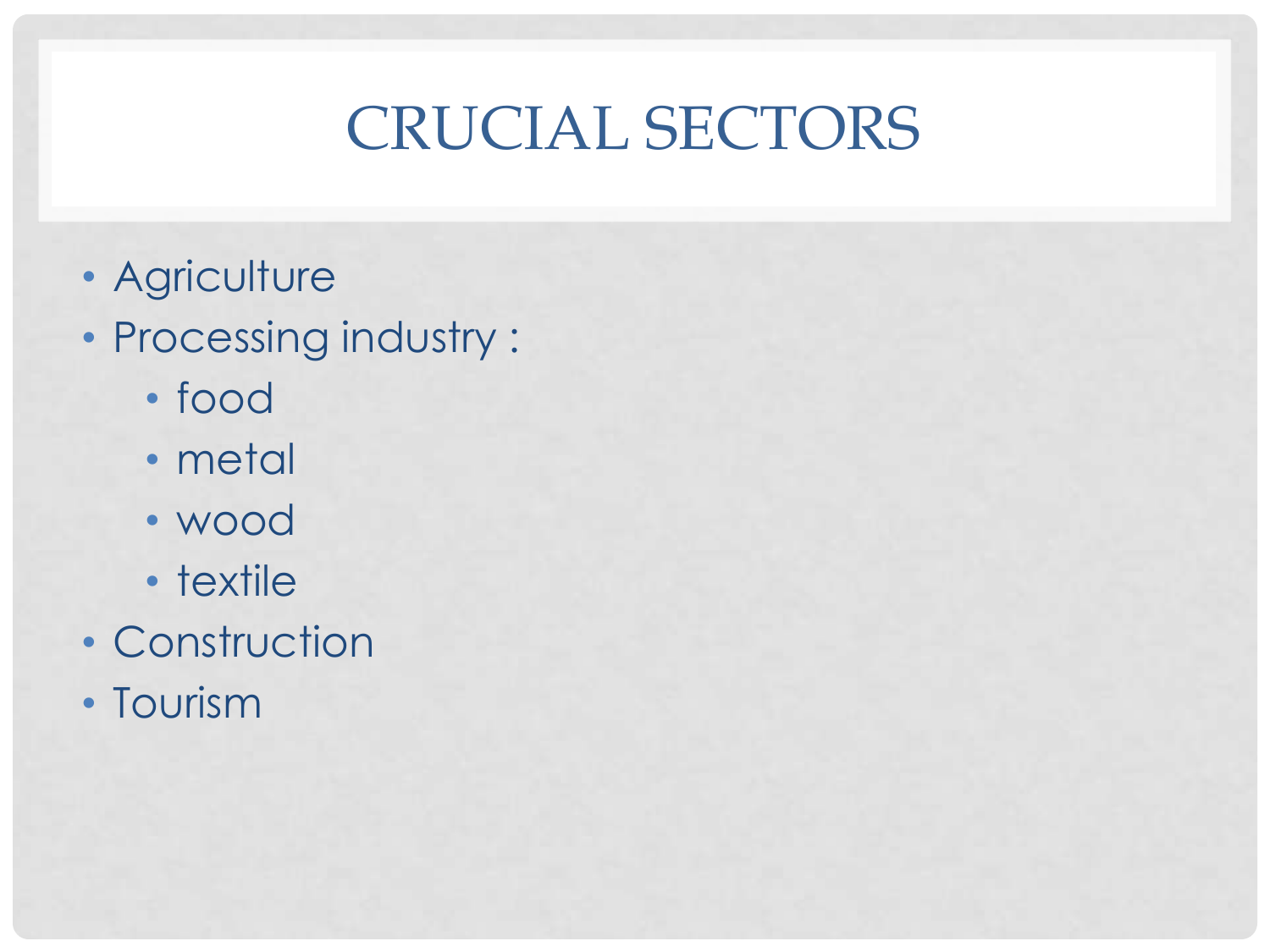### OVERVIEW OF AGRICULTURAL SECTOR

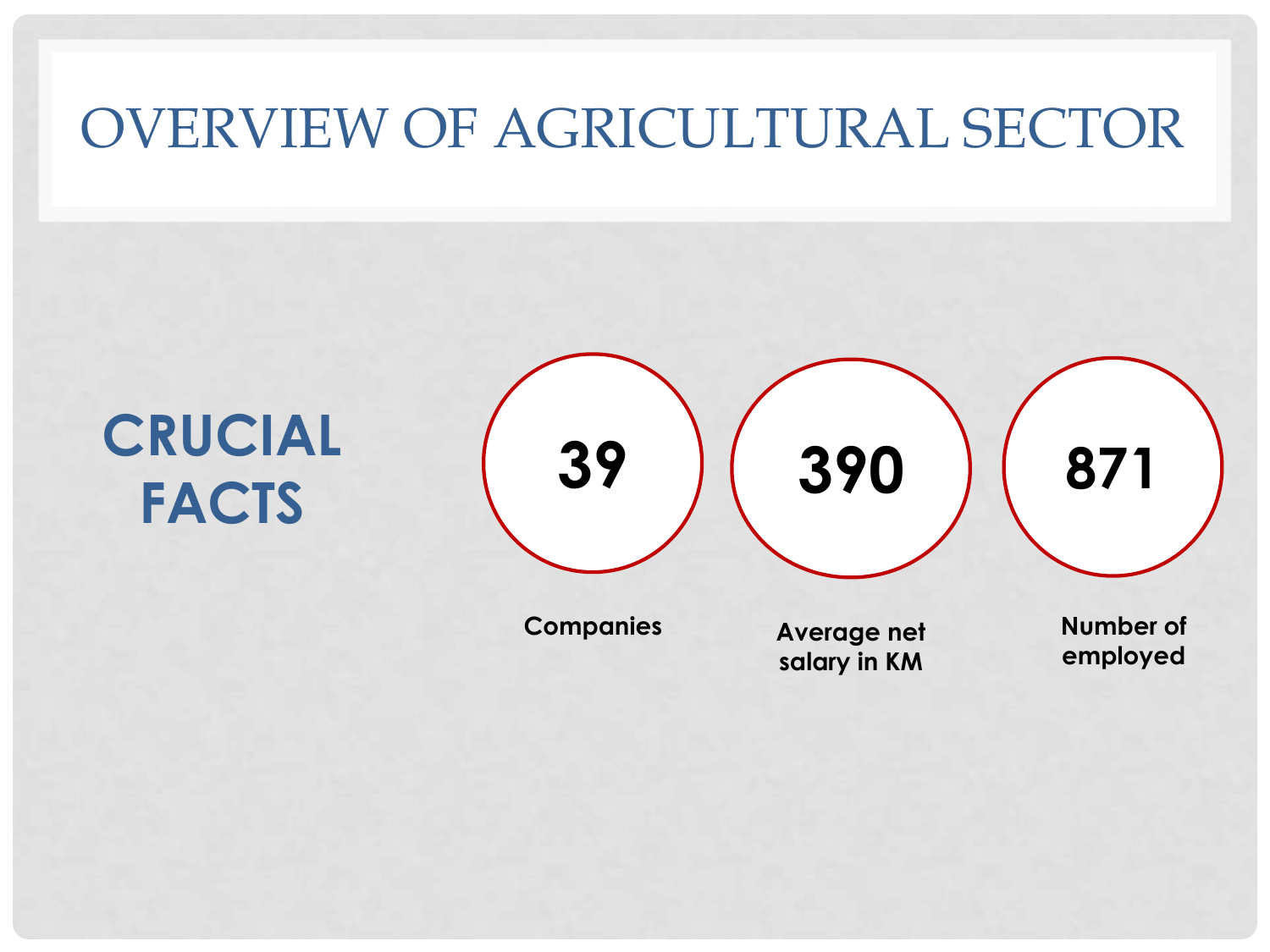# AGRICULTURE

- •Leading BiH municipality in production of plums
- •15,845 ha arable area:
	- 80% arable land,
	- •20% orchards
- •Agricultural land suitable for cultivation of fruits, vegetables and cattle breeding
- •Dominating cultivation of plums, apples, pears and cherries.
- •Cattle breeding (production of cow milk)
- •International fair of agriculture and food processing industry – Plum Fair, most visted business event in BiH.

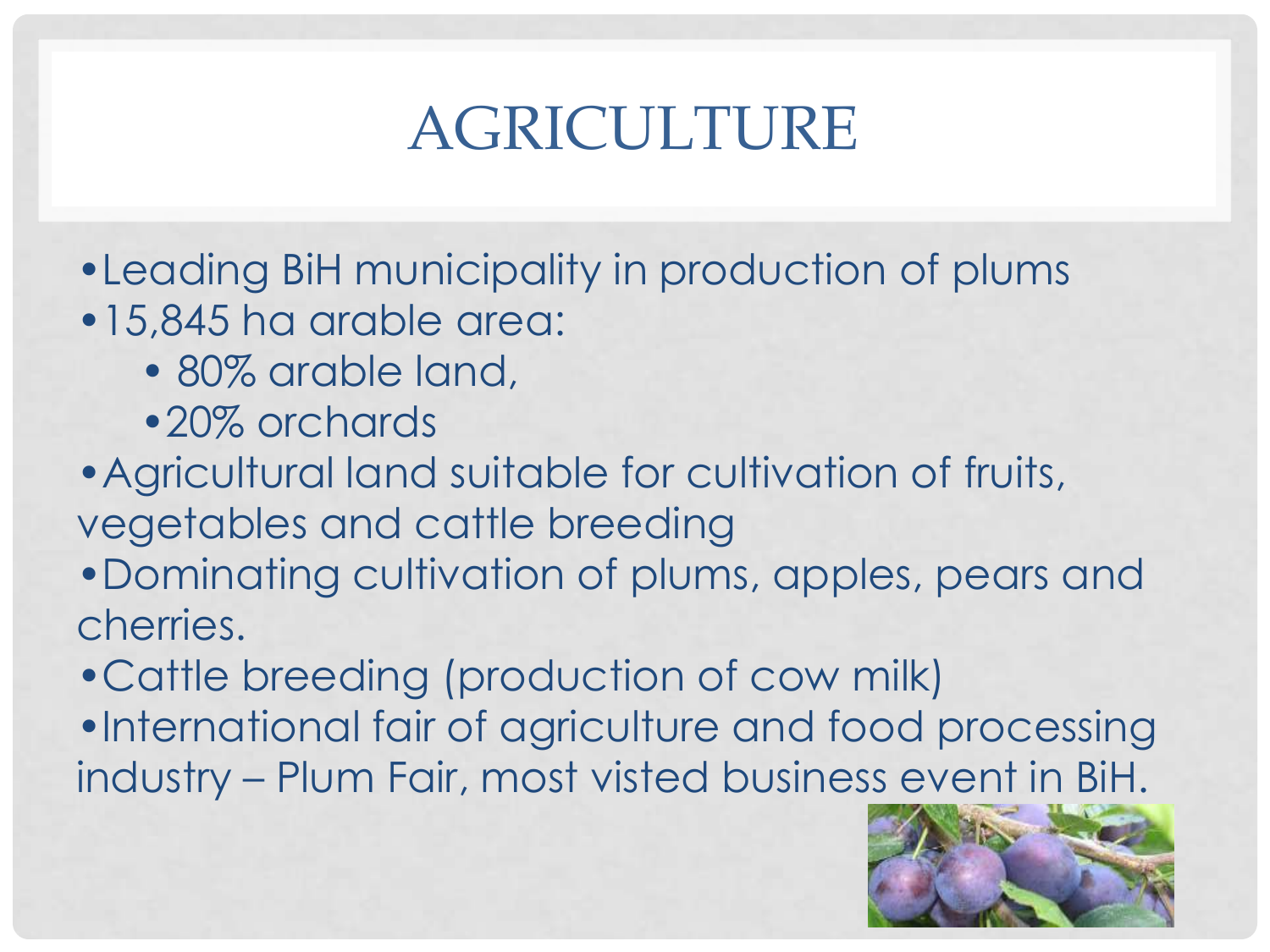## OVERVIEW OF FOOD INDUSTRY

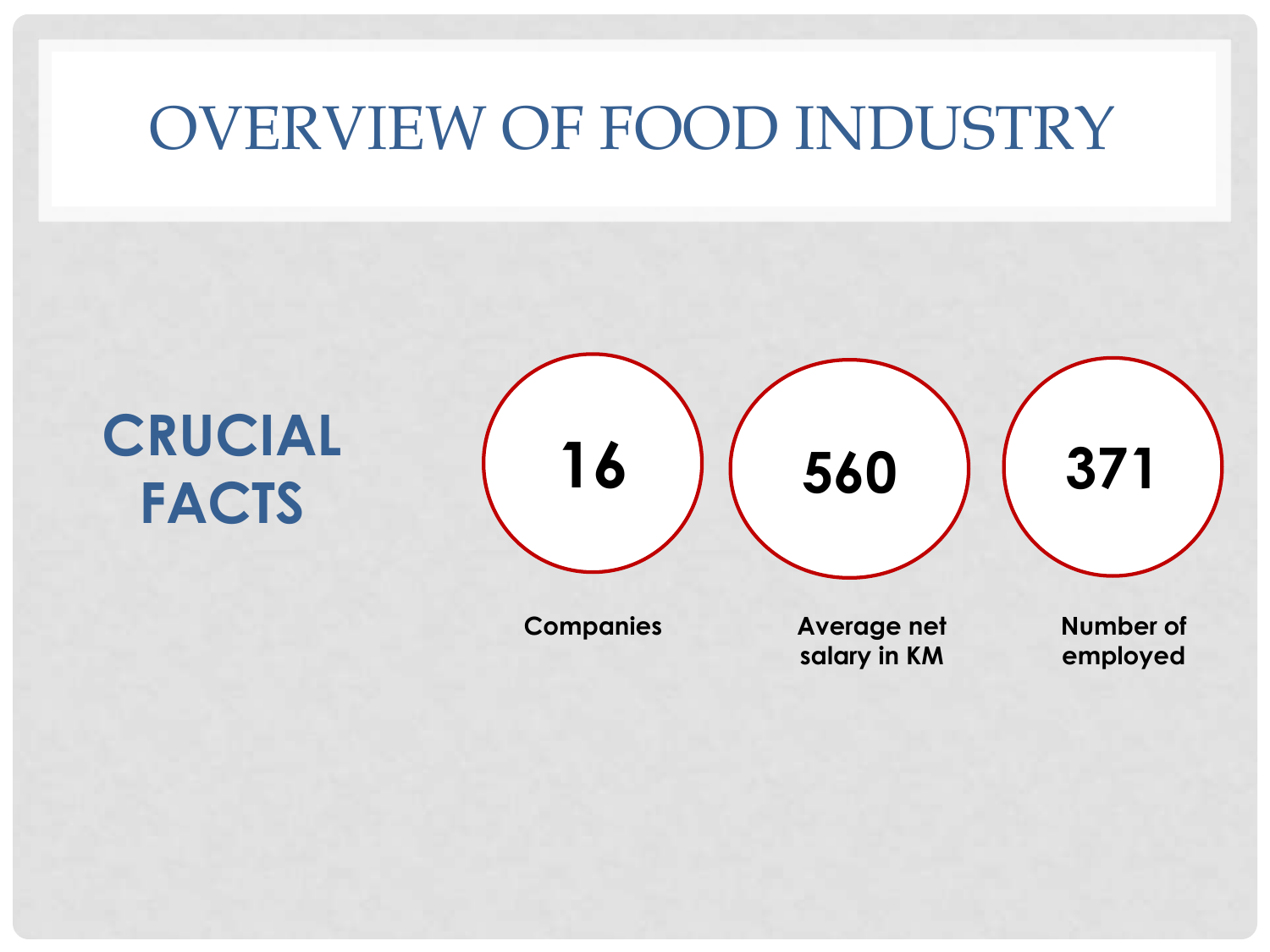# FOOD INDUSTRY

• More than 30 % of total exported milk and its products from BiH is produced in Gradačac.

•More than 3.600 farmers and cooperative partners – successful cooperation between investor and local producers

• Export to markets of Serbia, Montenegro, FYR Mazedonia, Kosovo and Albania.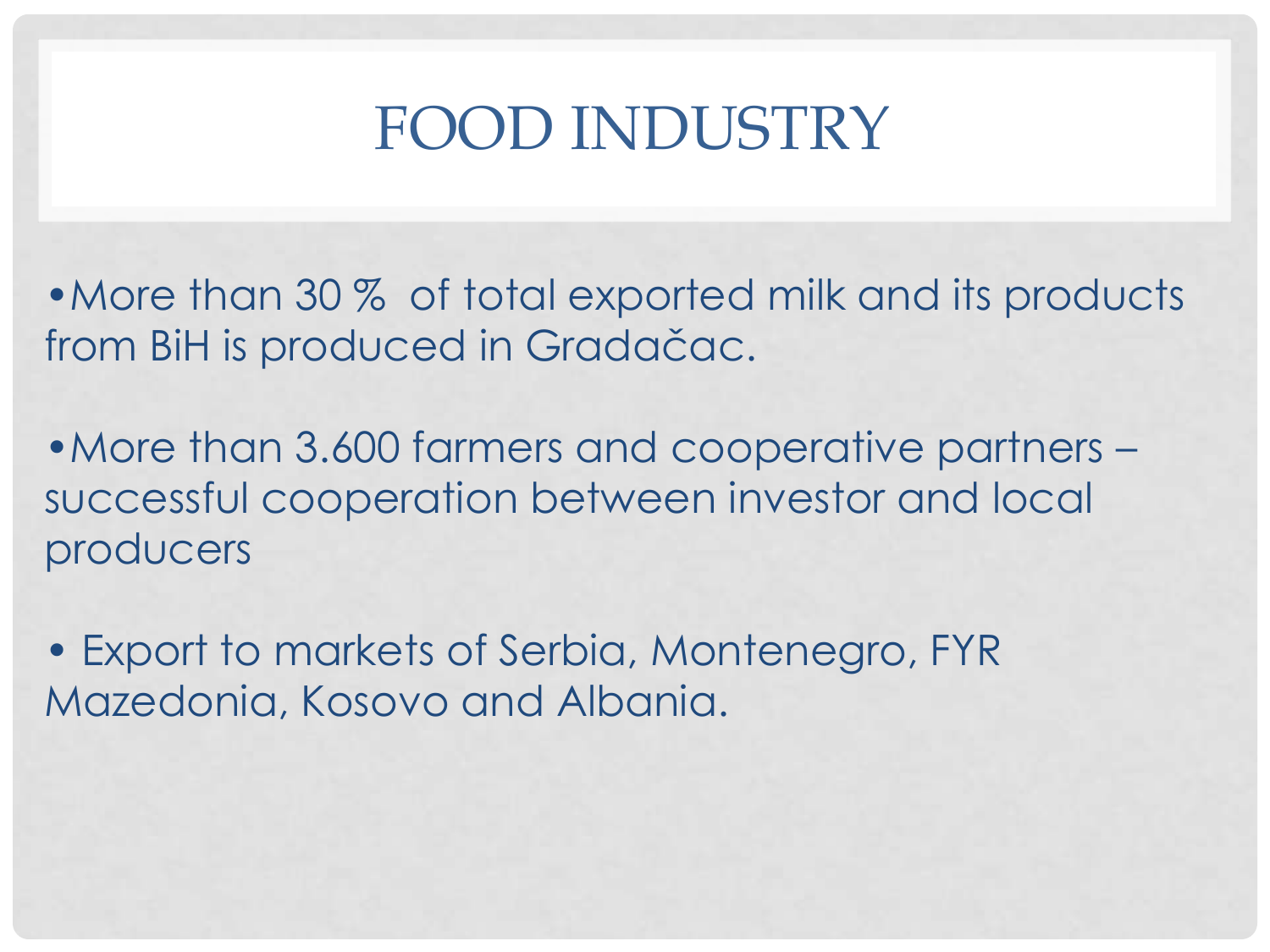# POSSIBILITES OF BUSINESS COOPERATION



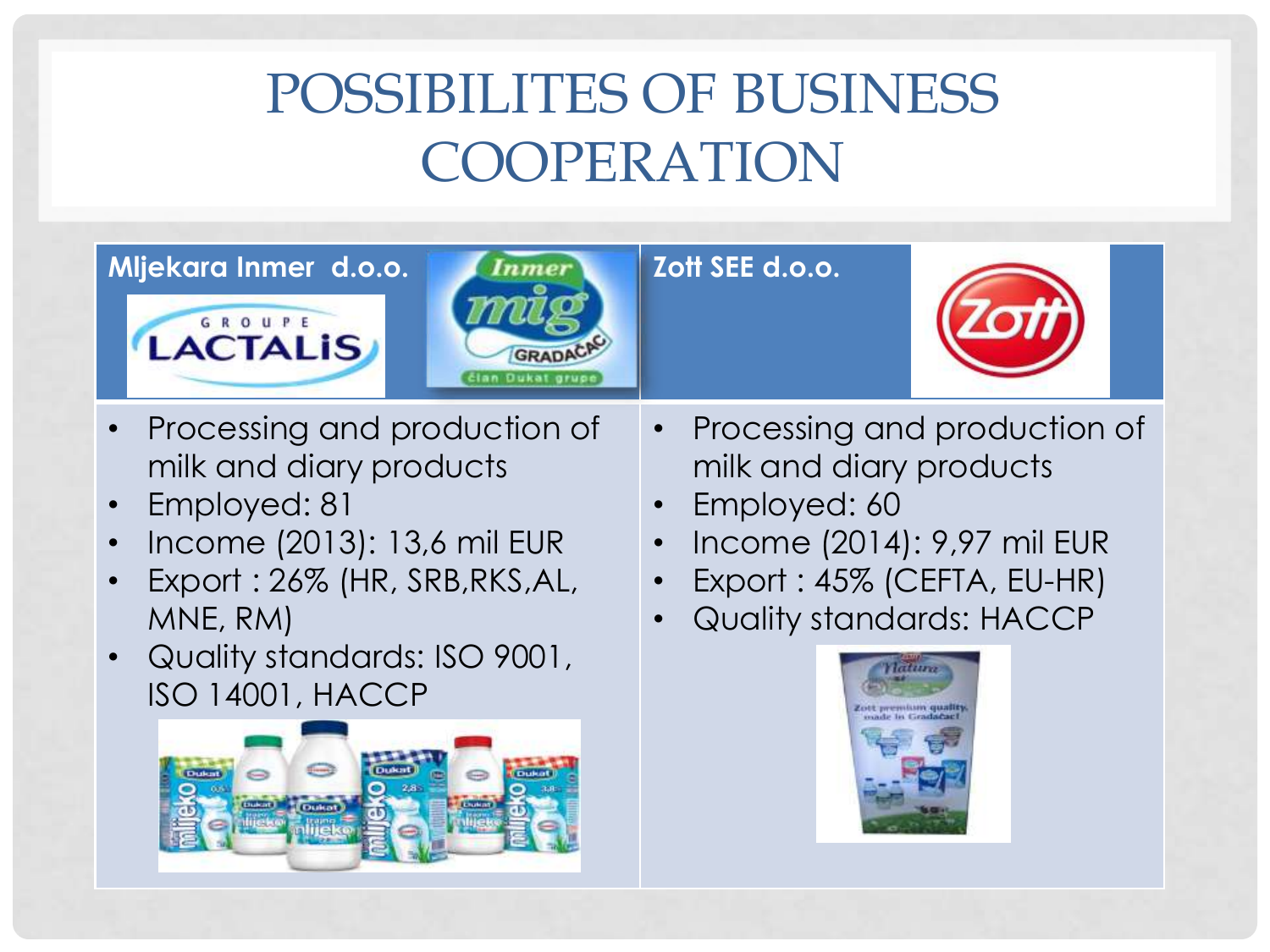## POSSIBILITES OF BUSINESS COOPERATION

**Eurotrans-Mlin Nezić d.o.o.**



- Production of flour
- Employed: 40
- Income (2014): 13 mil EUR
- Loal market:100%
- Quality standards: ISO 9001:2008, HACCP



| Company                        |                        |
|--------------------------------|------------------------|
| <b>Cimos TMD Automobilska</b>  | Slovenia               |
| industrija d.o.o.              |                        |
| Eurotrans – Mlin Nezić         | <b>BIH</b>             |
| d.o.o.                         |                        |
| <b>IMK Kula d.o.o.</b>         | <b>BIH</b>             |
| Mljekara Inmer d.o.o.          | France                 |
| Gradačac                       |                        |
| Kovgrad d.o.o.                 | <b>BIH</b>             |
| Namještaj d.d.                 | <b>BIH</b>             |
| <b>Pullcom BH d.o.o.</b>       | <b>BIH/Italy</b>       |
| Thema d.o.o. Gradačac          | <b>BIH</b>             |
| <b>TMD Dommers Lighting</b>    | Germany                |
| d.o.o.                         |                        |
| <b>Wagner Automotiv d.o.o.</b> | <b>BIH/Switzerland</b> |
| Zott SEE d.o.o.                | Germany                |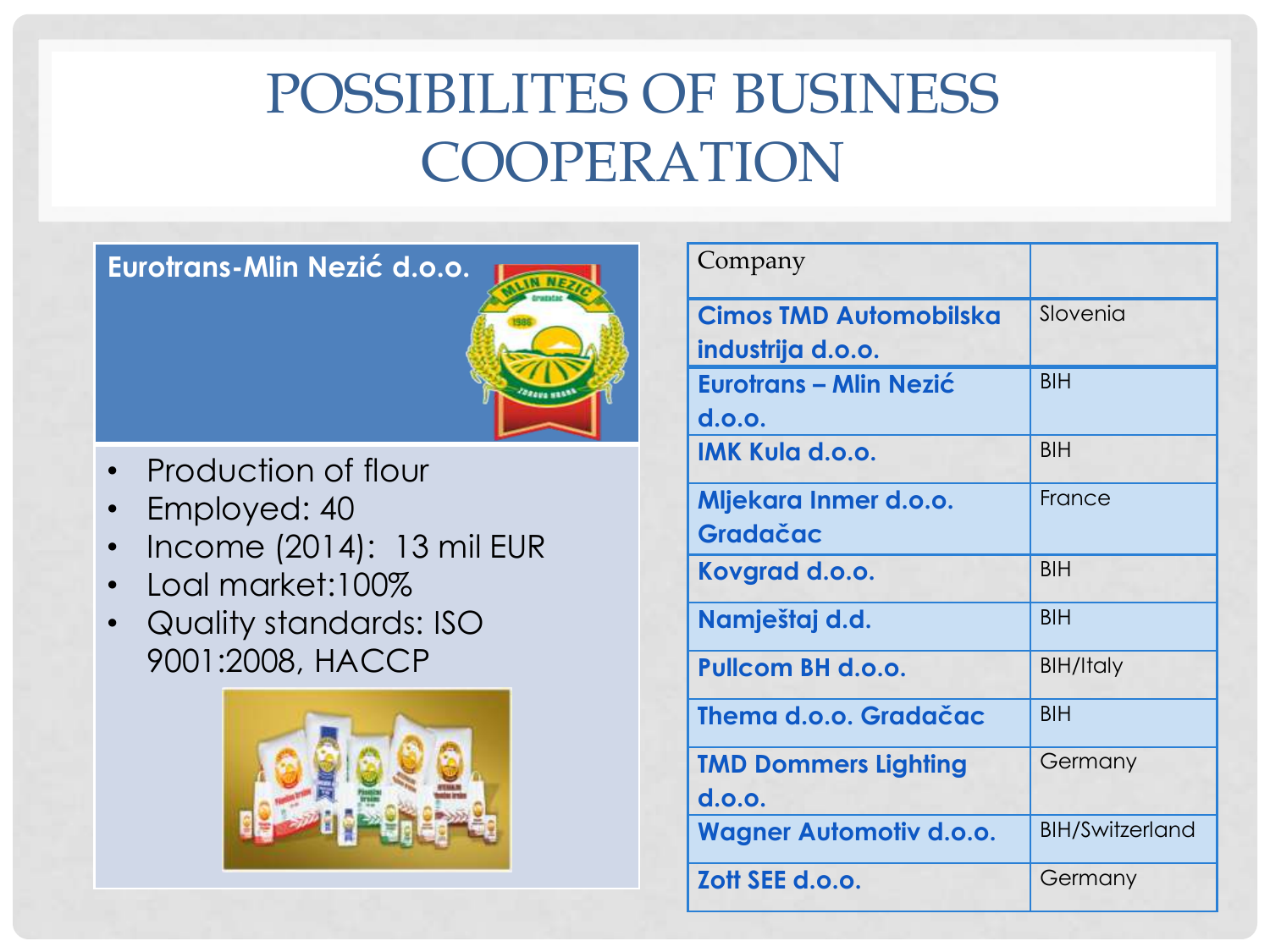### OVERVIES OF METAL PROCESSING INDUSTRY

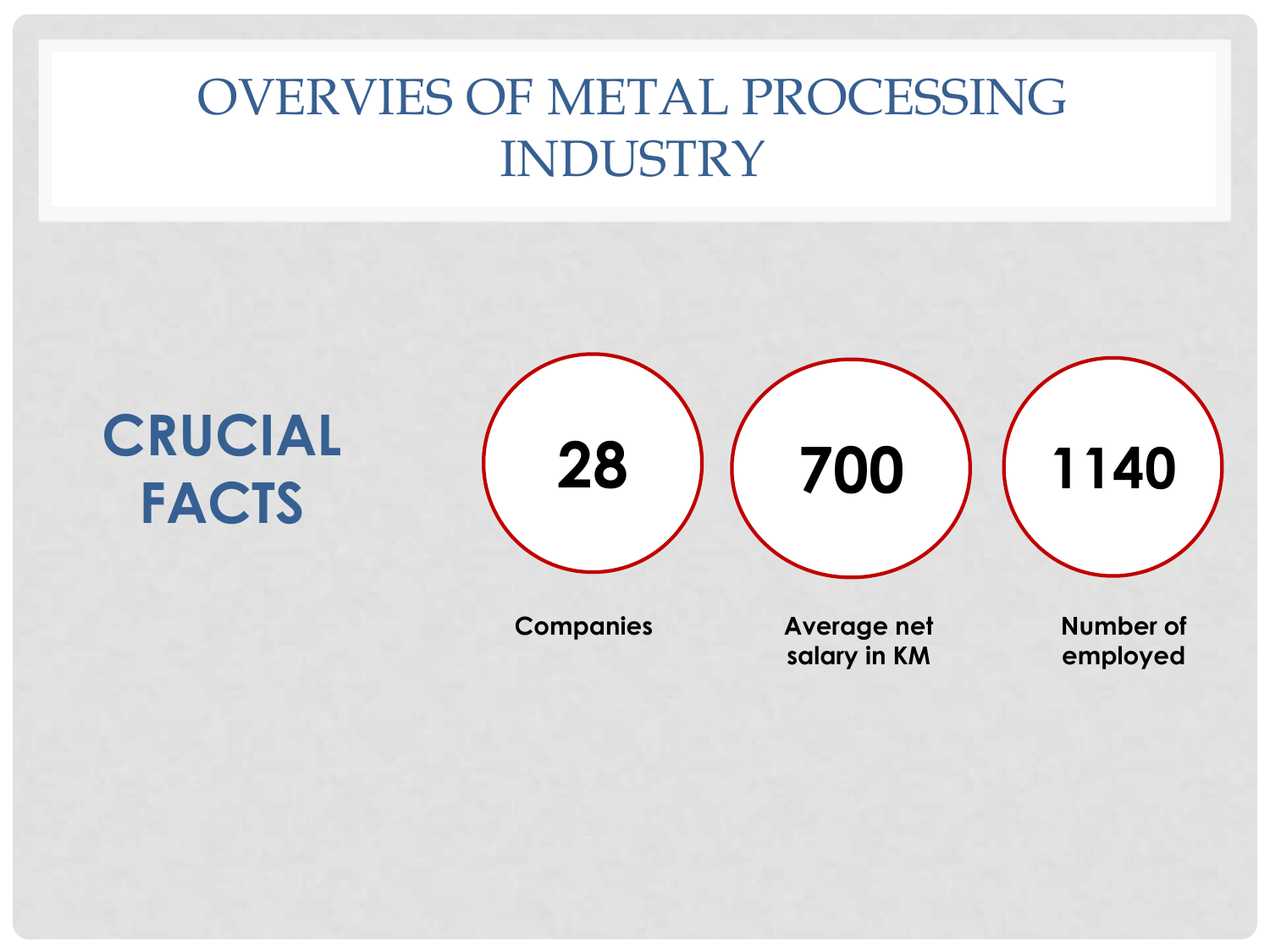### METAL PROCESSING INDUSTRY

• Most competitive metal processing sector where successfuly operate local companies (TMD-AGS, STROJ, MAGMA METAL), foreign companies(CIMOS Slovenija) and mixed companies(Wagner Automotiv BIH/Švicarska).

•Producers of car parts for world companies of Audi, BMW, Daimler, Fiat, Ford, PSA, GM, Opel, Volkswagen.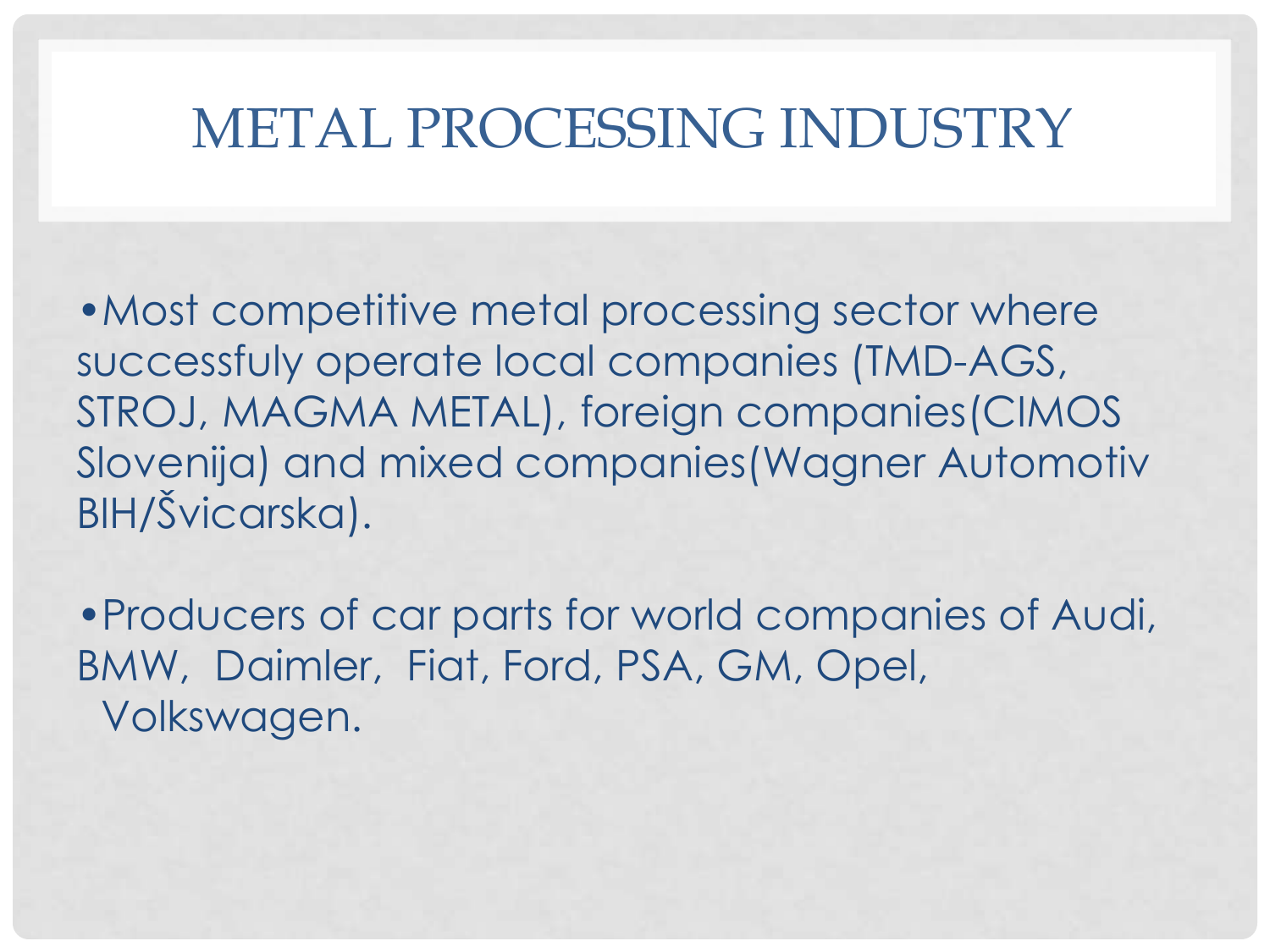# POSSIBILITES OF BUSINESS COOPERATION

### **Cimos TMD Automobilska industrija d.o.o.**



- Production of parts and accessories for cars
- Parts for turbines and other
- Employed: 427
- income (2013): 56 mil EUR
- Export :100% (EU)
- Quality standards: ISO TS 16949:2009, ISO 9001:2008



### **Wagner Automotiv d.o.o.**



- Production of parts for car industry and other industries
- High-pressure alum. casting
- Employed: 122
- income (2014): 8,15 mil EUR
- Export:100% (DE, AT, CH, HU)
- Quality standards: ISO TS 16949:2009, ISO 9001:2008

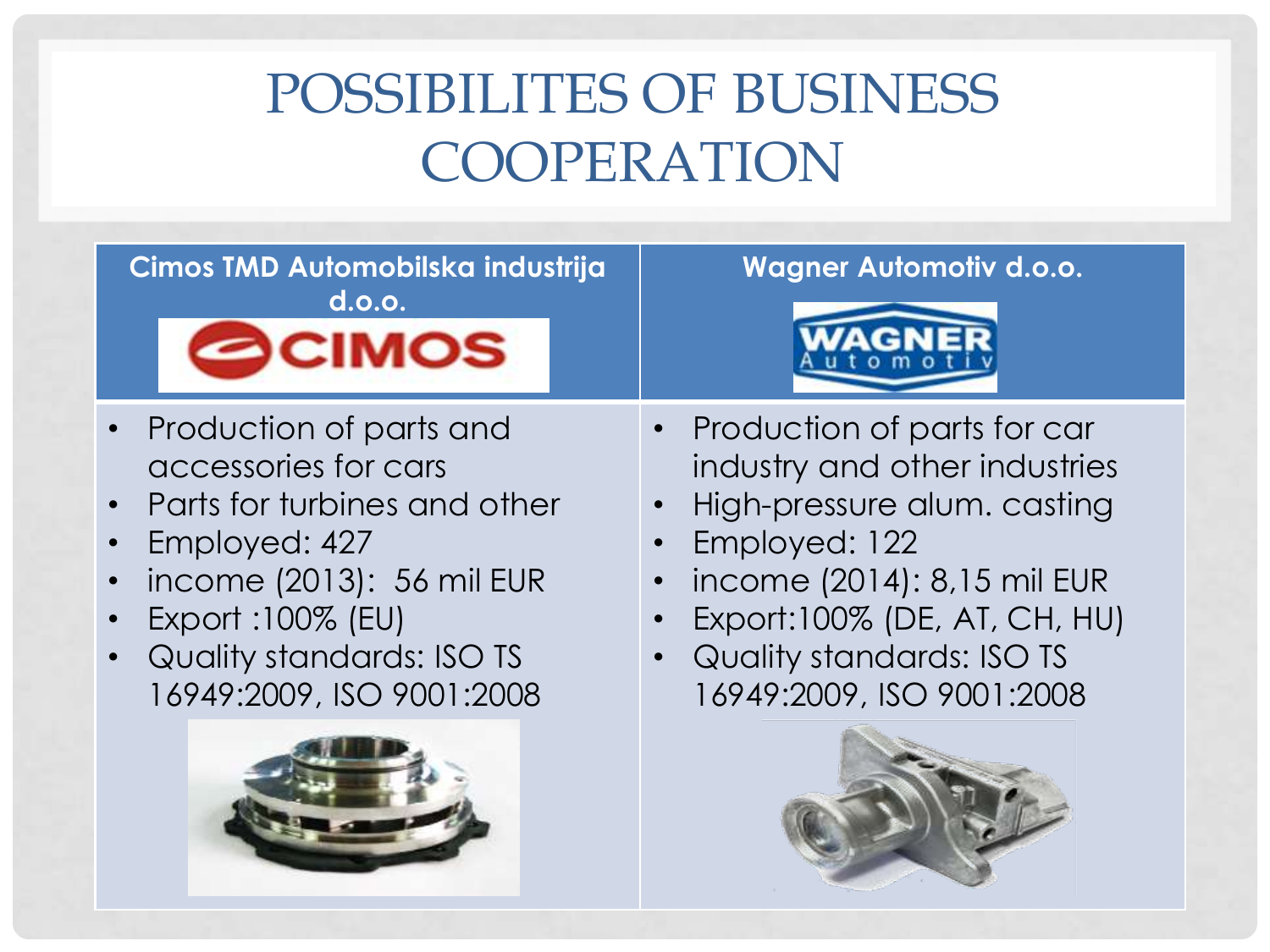## POSSIBILITES OF BUSINESS COOPERATION

| Kovgrad d.o.o.                    | <b>TMD Dommers Lighting d.o.o.</b><br><b>TMD</b> dommers<br>Svijetlost Vašeg prostora |
|-----------------------------------|---------------------------------------------------------------------------------------|
| Production of wrought parts for   | Production of lighting bodies                                                         |
| rotation systems                  | Employed: 72                                                                          |
| Employed: 220                     | income (2014): 2,3 mil EUR                                                            |
| income (2014): 2 mil EUR          | Export : 97% (DE, CH, AT)                                                             |
| Export: 100% (AT, DE, IT, FR, HR) | <b>Quality standards: ISO</b>                                                         |
| Quality standards: ISO            | $\bullet$                                                                             |
| 9001:2000                         | 9001:2008                                                                             |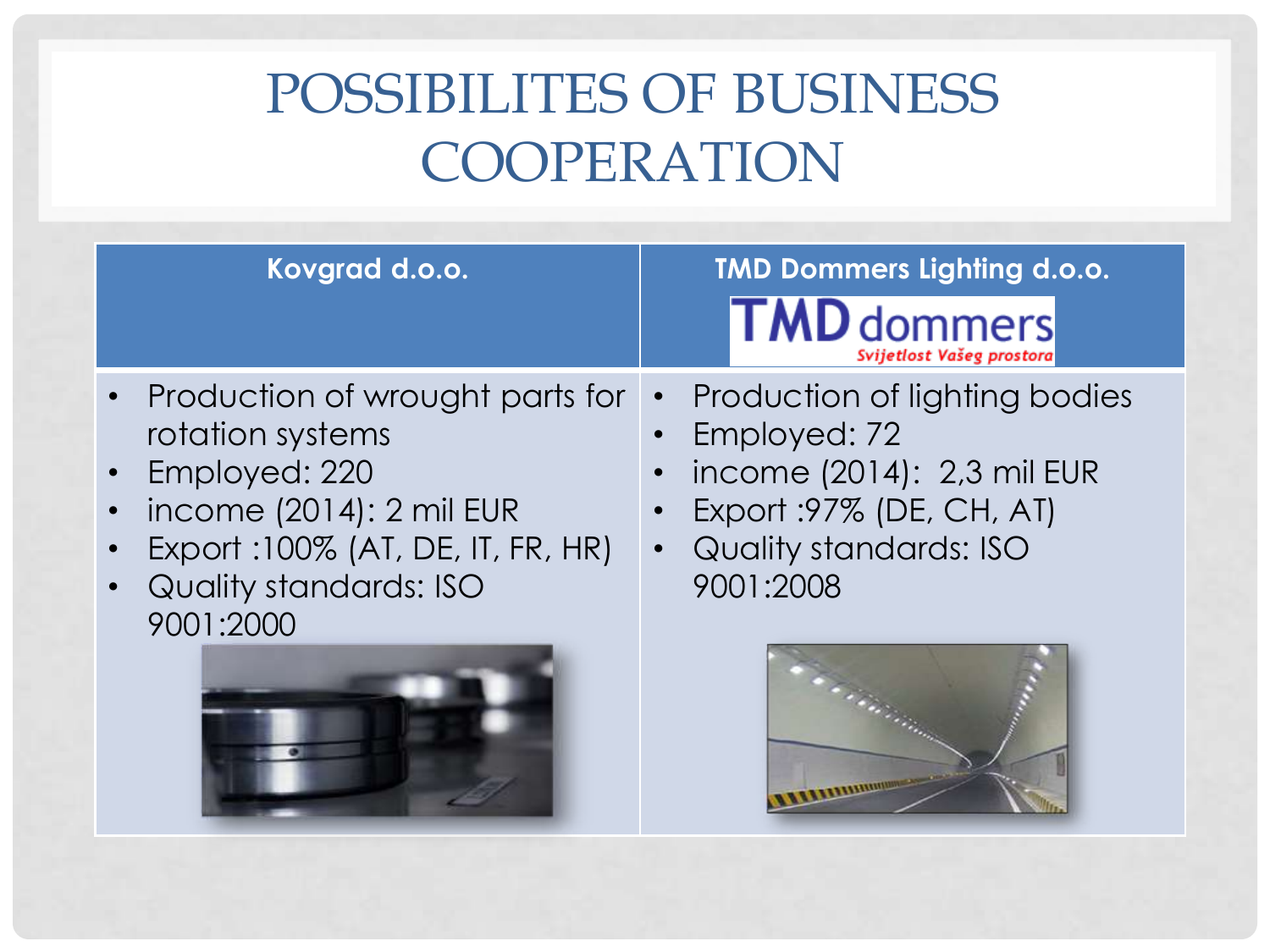### OVERVIEW OF WOOD PROCESSING INDUSTRY

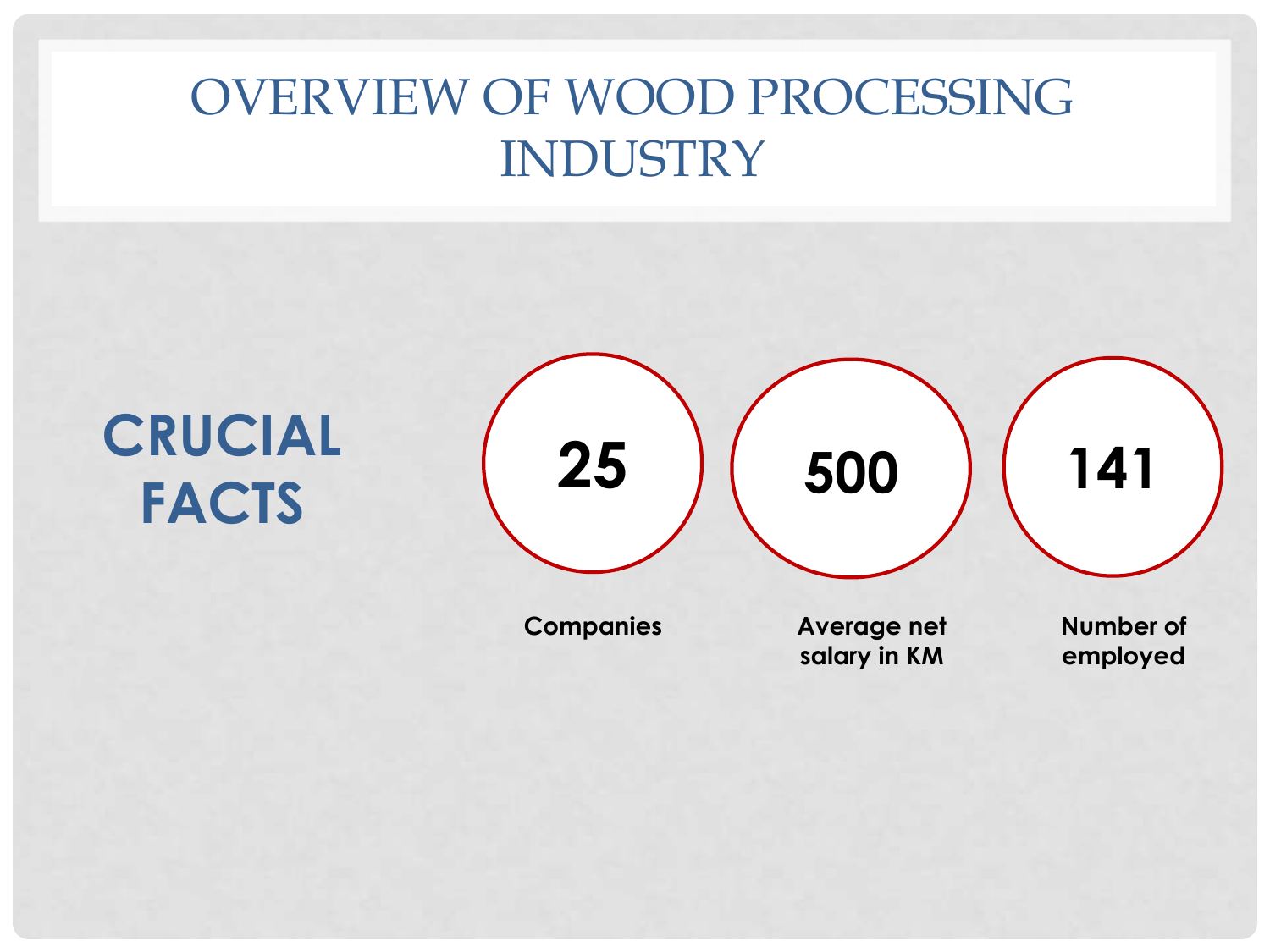## POSSIBILITES OF BUSINESS COOPERATION

| <b>Pullcom BH d.o.o.</b>          | Namještaj d.d.                    |
|-----------------------------------|-----------------------------------|
| PULLCOM 88                        | <b>SOLID WOOD</b>                 |
| Doo                               | FURNITURE AND FLOORING            |
| Production of fiberglass profiles | Production of final products      |
| Employed: 43                      | made of                           |
| income (2014): 2,7 mil EUR        | Employed: 139                     |
| $\bullet$                         | income (2014): oko1 mil EUR       |
| Export: 92,83% (IT, NL, CH, AT)   | Export : 40% (HR, SI, DE, CH, NO, |
| Quality standards: ISO            | SE, UK)                           |
| $\bullet$                         | <b>Quality standards:</b>         |
| 9001:2008, ISO EN 13706           | ISO 9001:2008                     |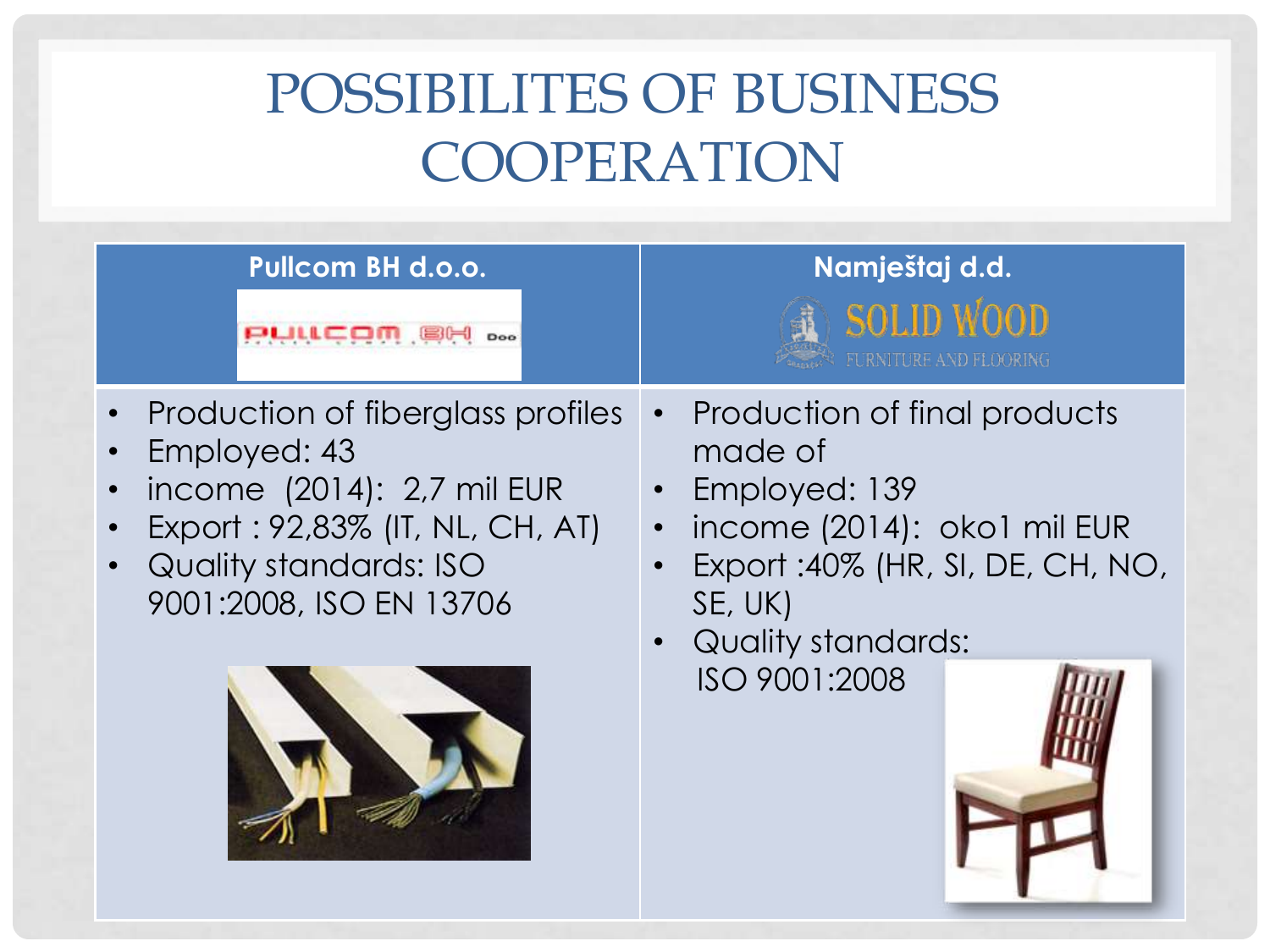# OTHER SECTORS POSSIBILITES OF BUSINESS COOPERATION

### **IMK Kula d.o.o. Thema d.o.o.**



### »KULA« GRADAČAC **INDUSTRIJA MODNE KONFEKCIJE**

- Clothes production
- Employed: 761
- income (2014): 5,6 mil EUR
- Export : 98% (EU)
- Quality standards: ISO 9001:2008, GORE-TEX lisence





- Footwear production
- Employed: 316
- income(2014): 3,7 mil EUR
- Export :100% (AT, SI, IT, DE)

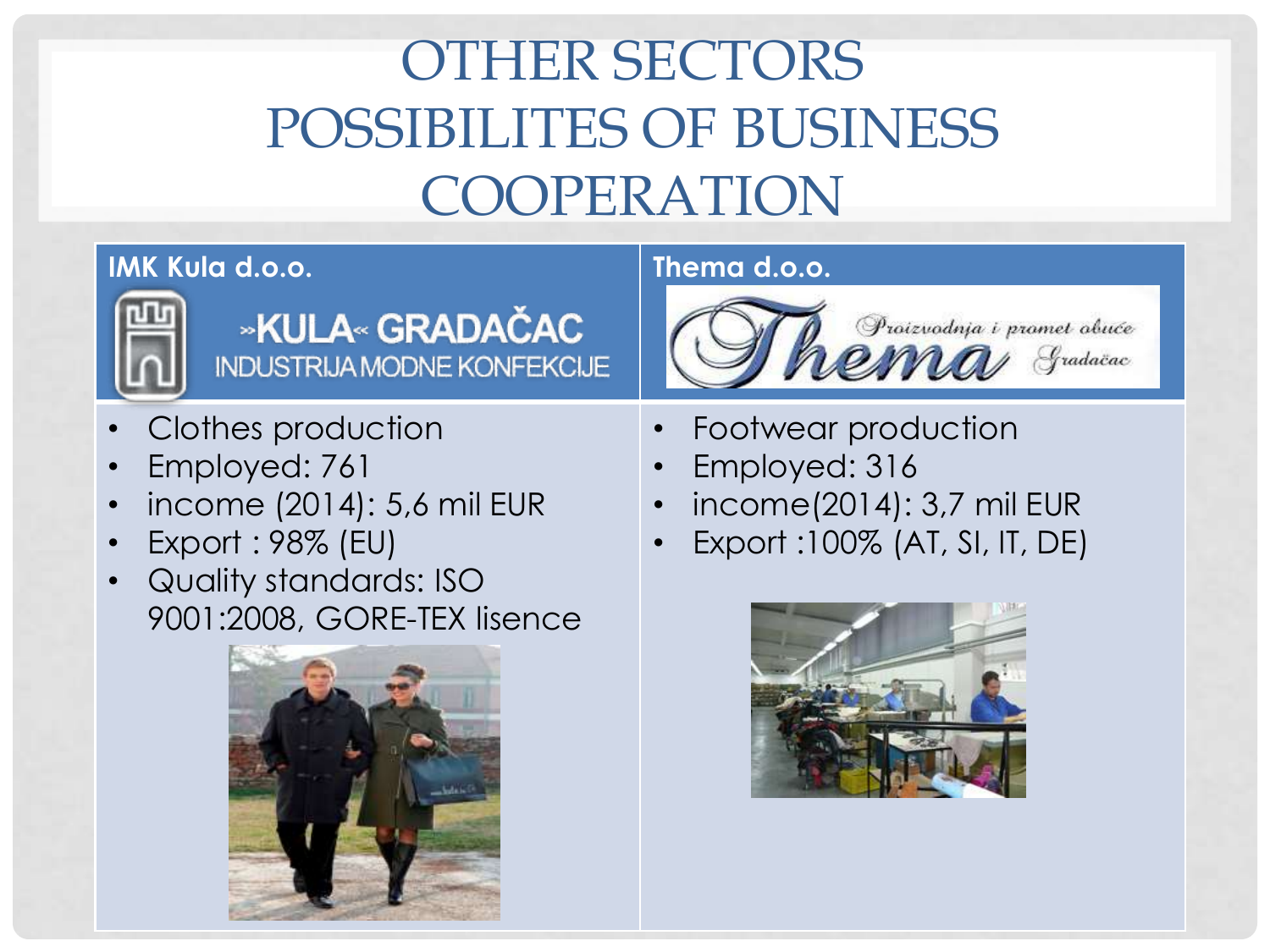## POTENTIAL FOR DEVLOPMENT OF TOURISM

- Thermal water sources (rehabilitation spa Ilidža)
- Lakes Hazna and Vidara, hunting hunting grounds Gradašnica
- Cultural-historical (Old town and surroundings)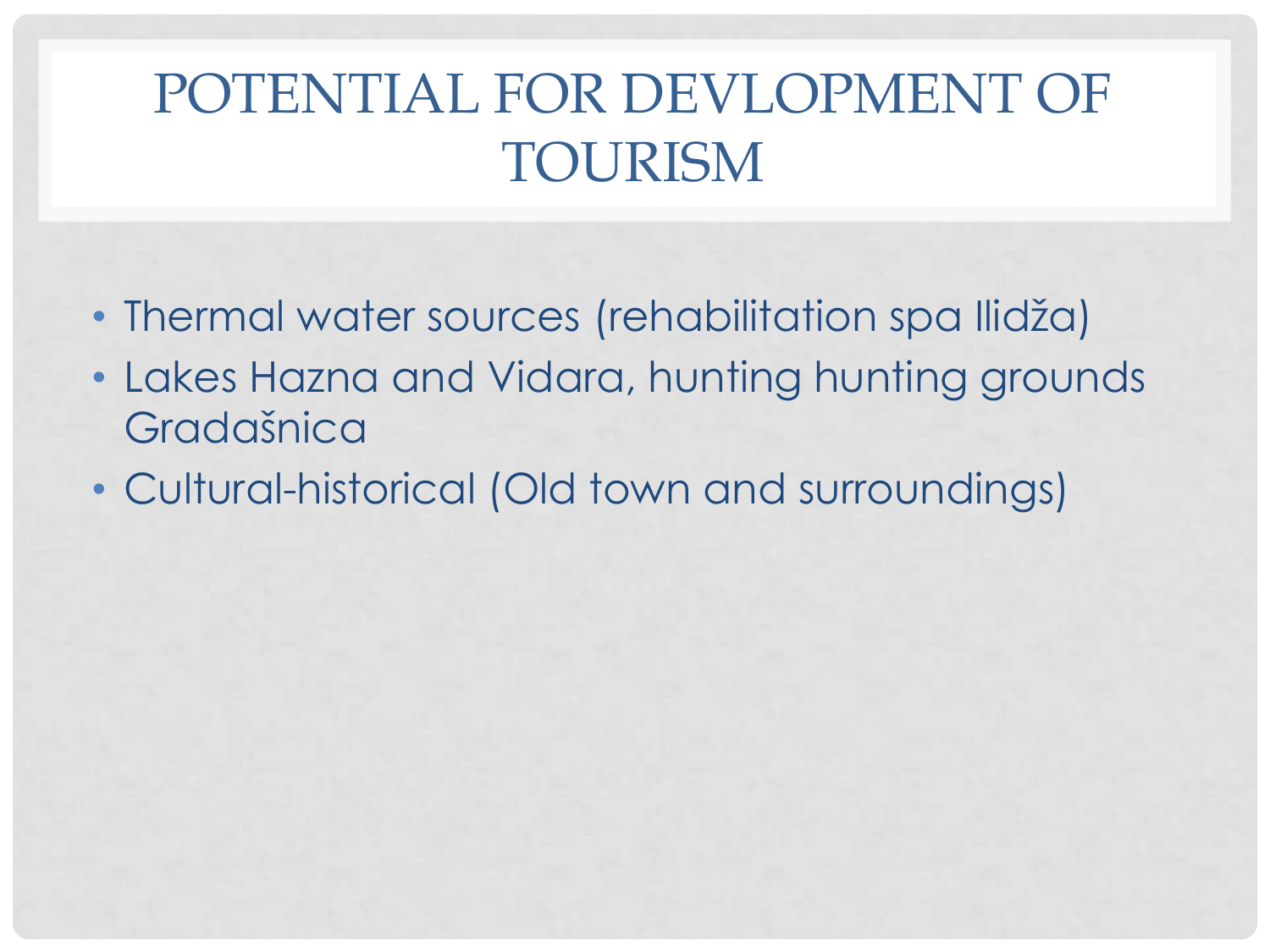# OPPORTUNITIES TO INVEST

- Healing tourism Banja Ilidža
	- Acommodational and service capacities
	- Sport-recreational tourism
	- Lakes Hazna and Vidara, hunting grounds Gradašnica
	- Swimming areas, walk paths, sport hunt and fishing, water sports, other otdoor activities
- Cultural and event tourism
	- Cultrural-historical heritage (Old town and surroundings)
	- Events and fairs (International plum fair)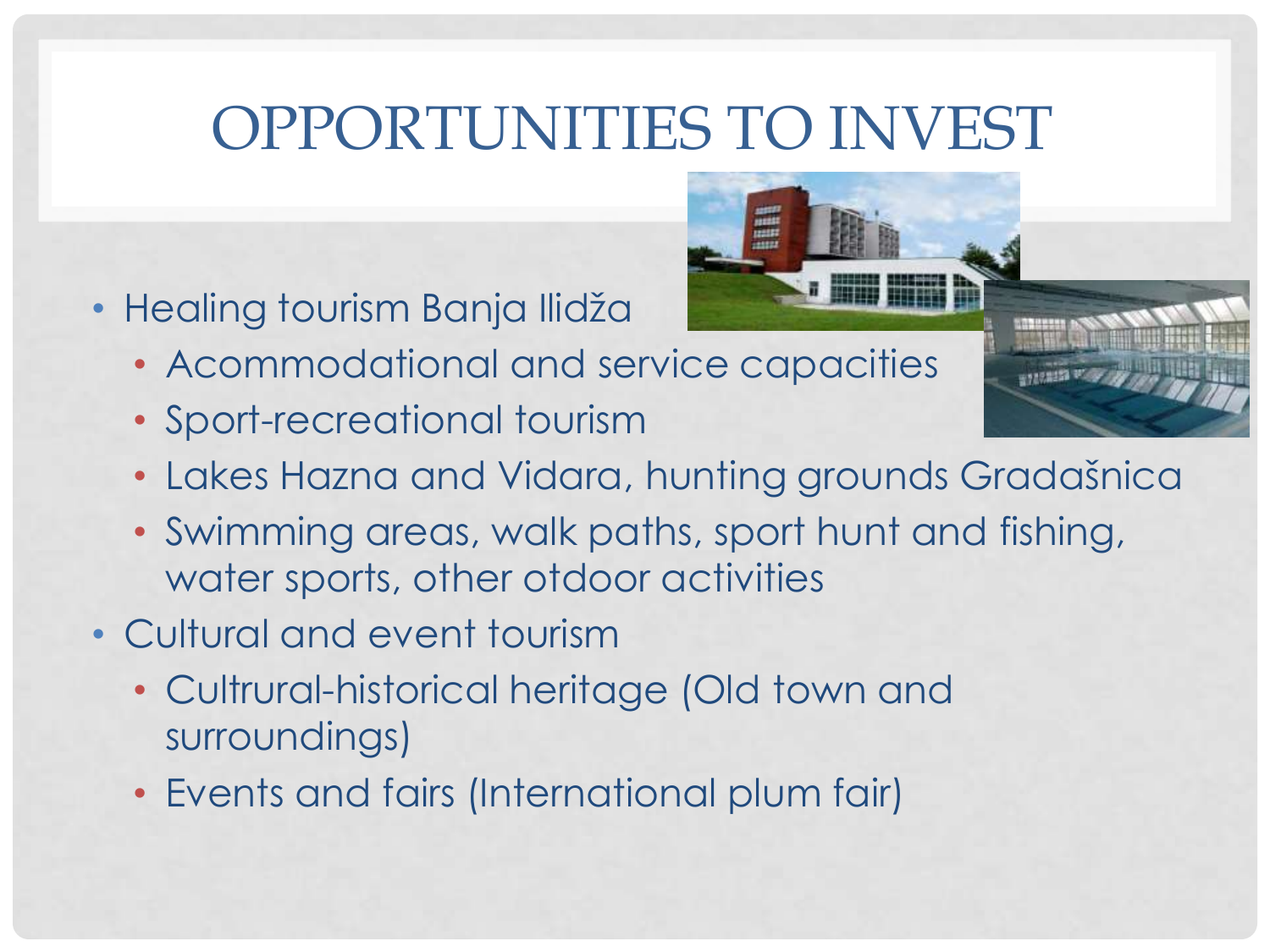LABOUR MARKET

MUNICIPALITY GRADAČAC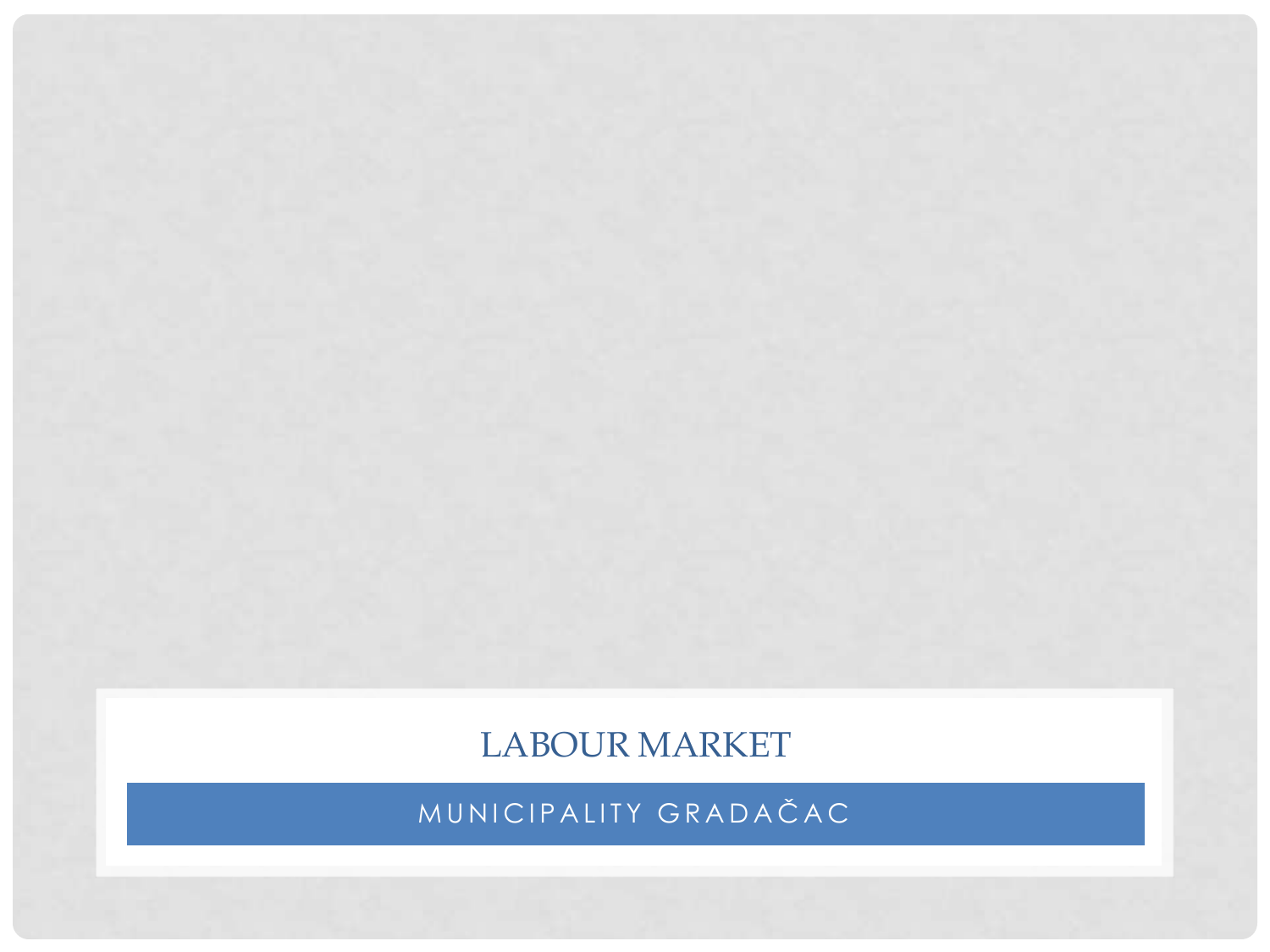# EXPERT WORK FORCE

- Tradition of education and operation in processing industry (metal, textile, agricultural-food sector), health, construction
- Disposable work force of various profiles (expert, technical, general), high school degree and high education
- Majority of young and active population
- Cost-competitive work force
- Proximity of university centers in BiH and region

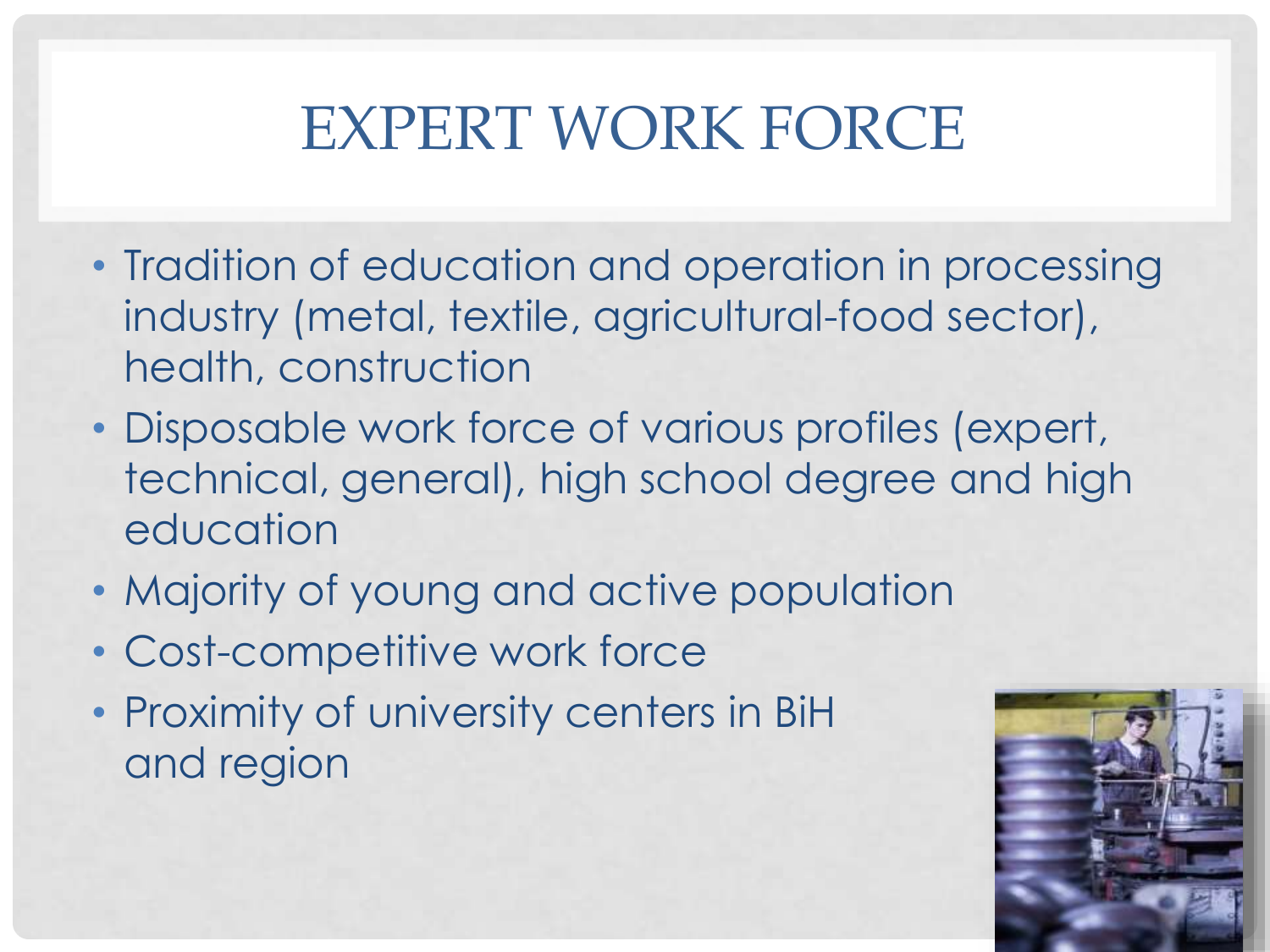# SECONDARY EDUCATION

Two secondary schools are located in municipality, offering technical, expert and general education:

- vocational school with 3 and 4-year programs, and
- grammar school.

In school year 2014/15, 1639 students attends the education in secondary and 75% are attending the classes in vocational program to become:

- agricultural technician,
- electrical technician(for energetics, computer technics and automatics),
- medical technician,
- mechanical technician (for CNC machines, computer software),
- textile technician
- construction technician,
- economic technician.

Around 500 students complete their education each year.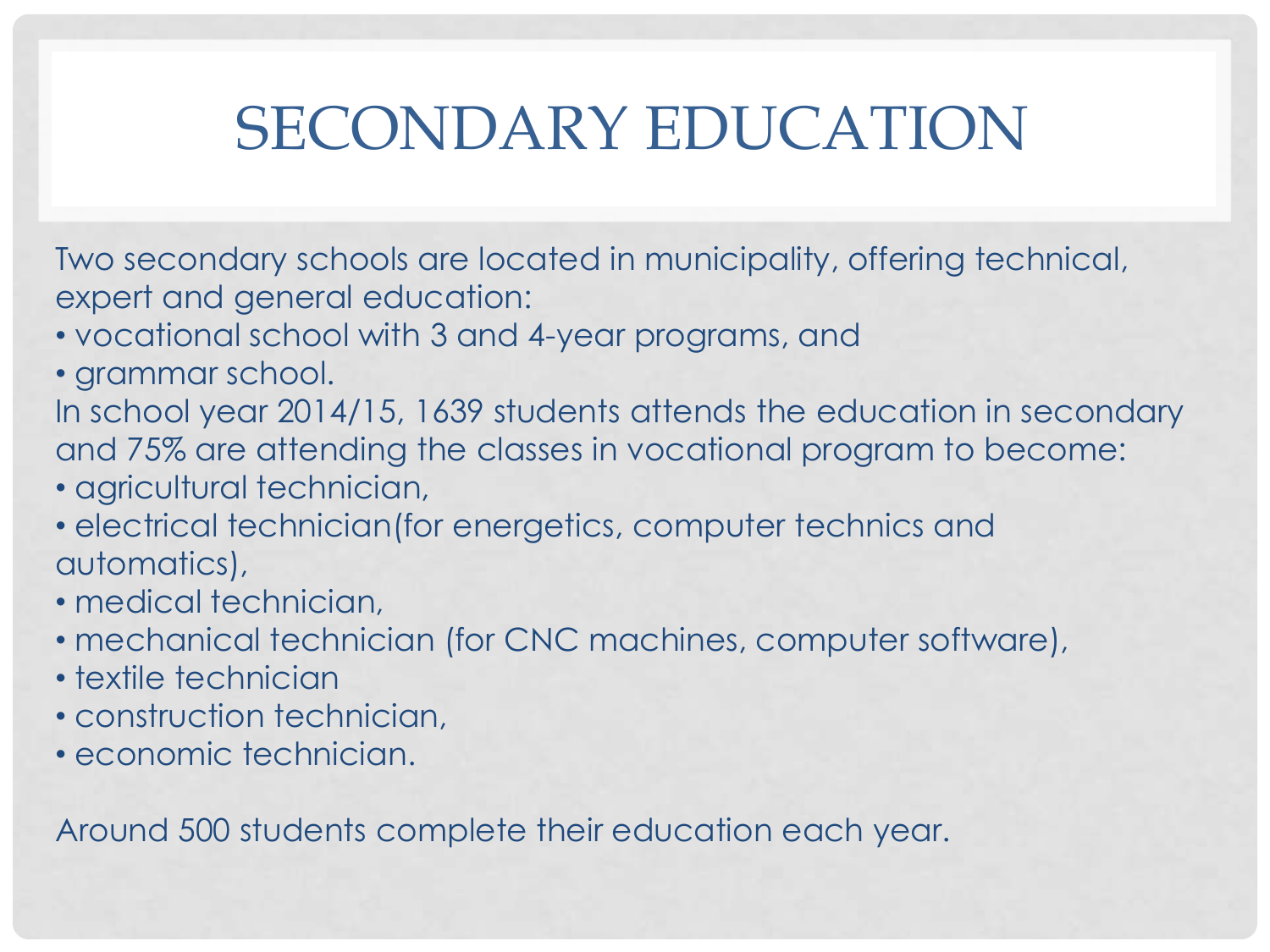### HIGH EDUCATION

In school year 2013/14, 741 students from Gradačac attended the classes on BiH Universities. Most of them are attending the classes in Tuzla nd Sarajevo, then in Mostar and International University of Travnik.

During this period, 105 students got their graduation.

Few students attend the classes on Zagreb University in Croatia.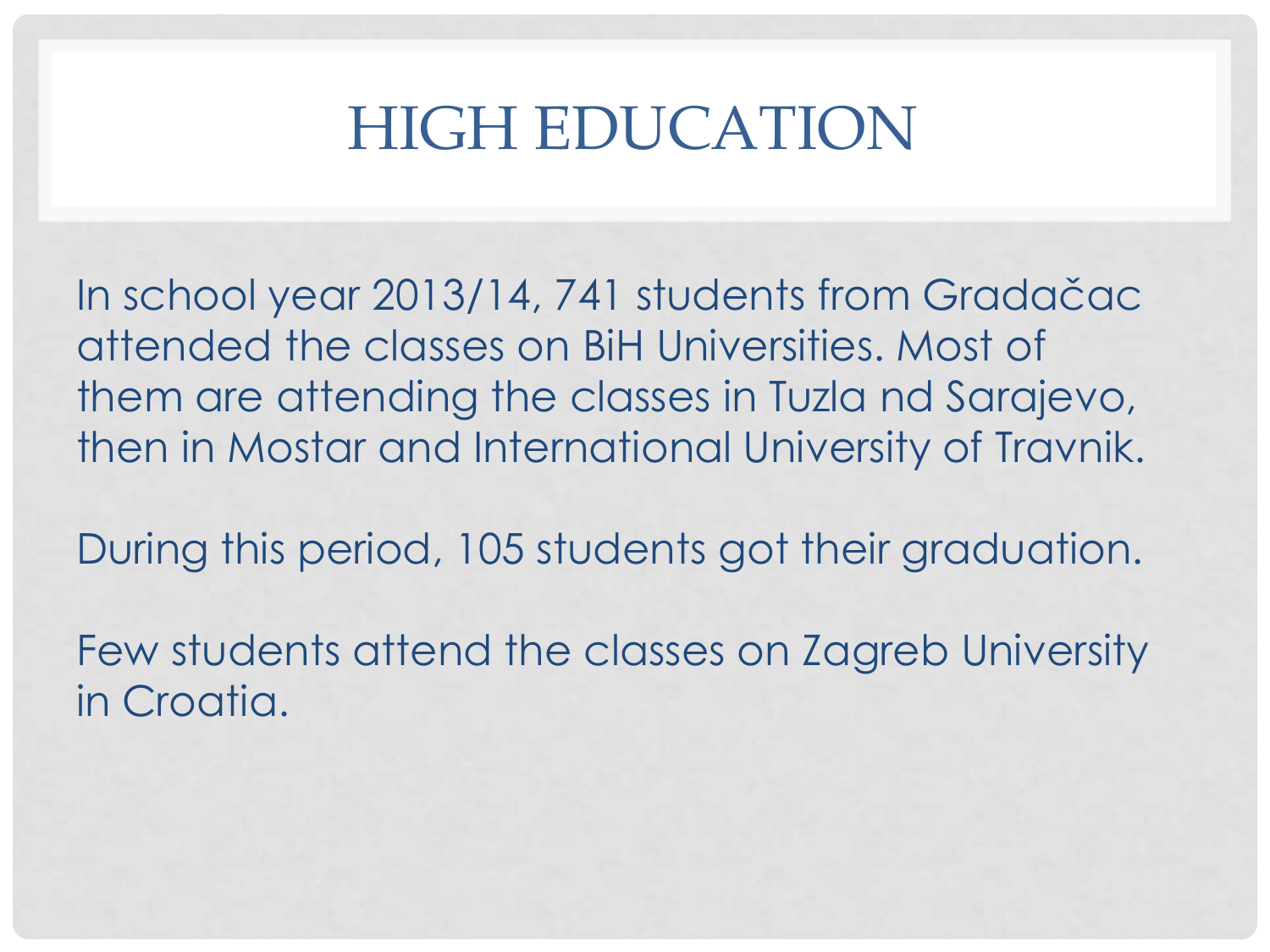## AVAILABLE WORK FORCE

- Total work force: 14,823
- Available work force: 7,489
- Unemployment rate: 50,5%
- Average gross salary: 881 BAM (€ 441)
- Average net salary : 595 BAM (€ 304)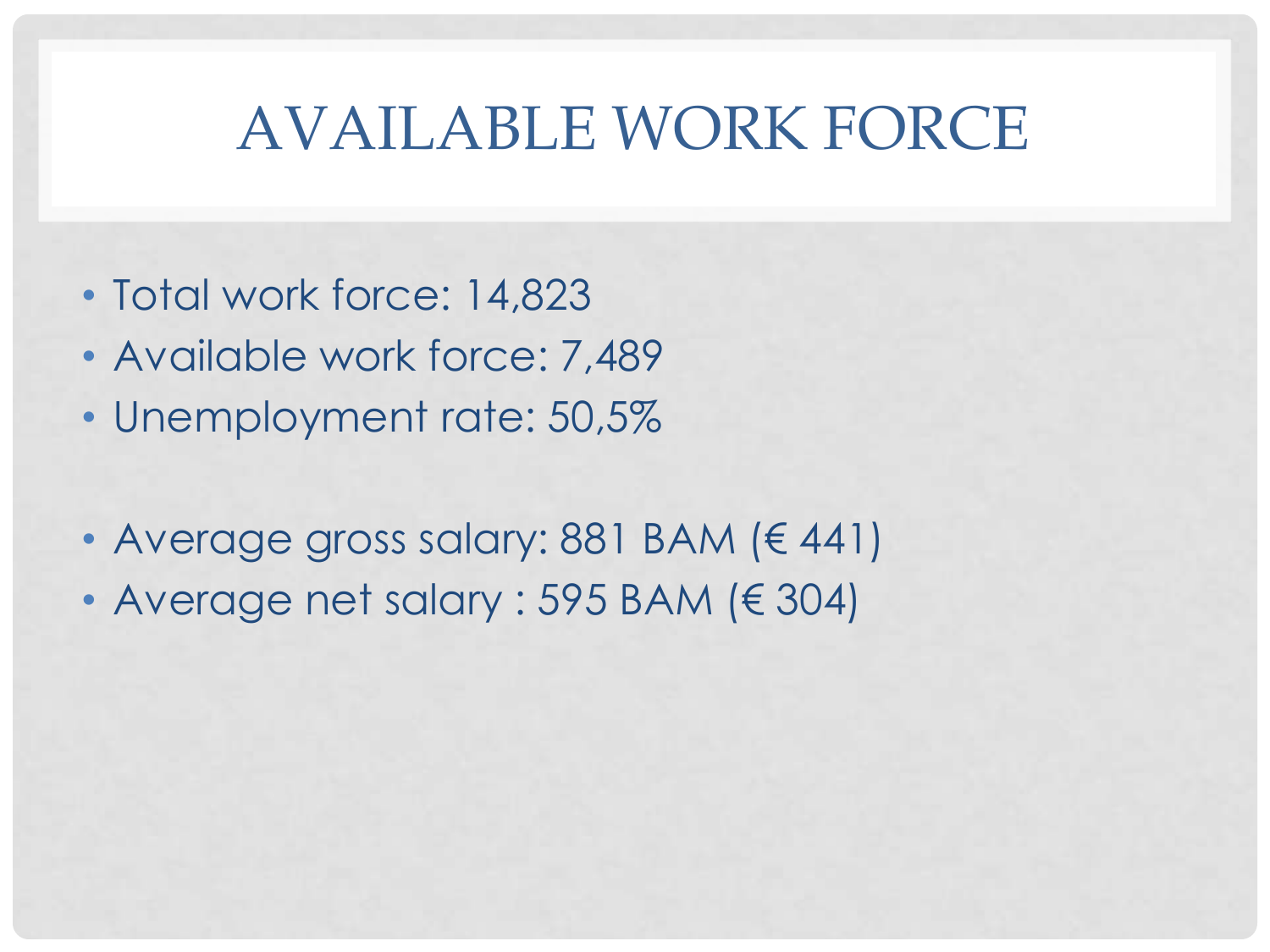

### INDUSTRIAL ZONE

MUNICIPALITY GRADAČAC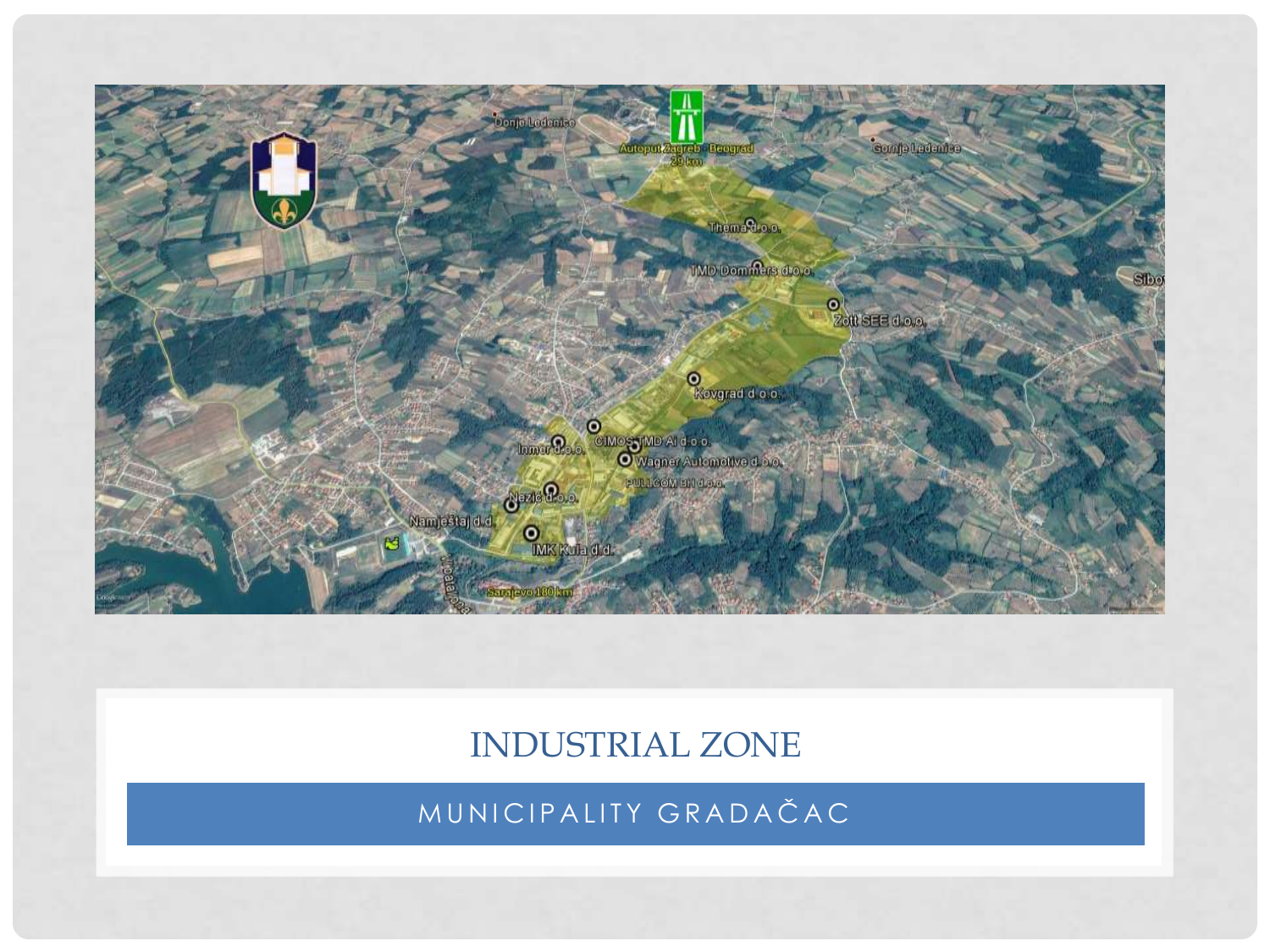# OPPORTUNITIES TO INVEST

### • Industrial zone Gradačac

- In proximity of the centre of municipality, 30km from border with Croatia(EU)
- 101ha (42,7 ha za greenfield investments)
- Construction of infrastructure and arrangement in phases (curently working on10ha of municipal land)
- Purpose: production, services, logistics, craftsmanship
- 28 enrepreneurs currently operating in zone, employing 2.500 workers
- Activities:processing industry, construction, trade and services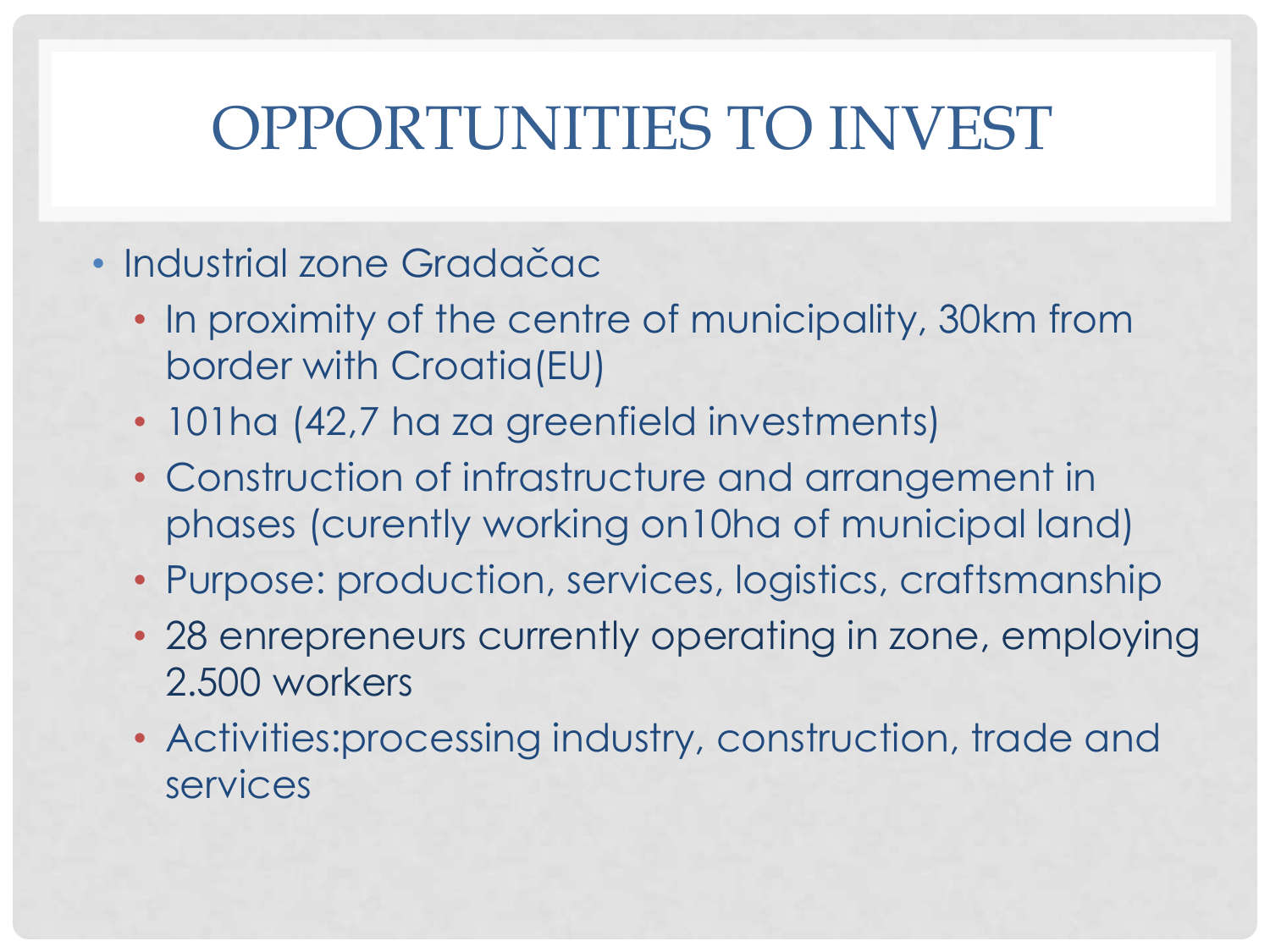### OPPORTUNITIES OF BUSINESS COOPERATION

### • Industrial zone Gradačac

• 28 entrepreneurs, 2.500 employees, over 126 million EUR of income i over 89 million EUR of export in 2014.(58,78% export of municipality, 15,43% export of Tuzla canton)

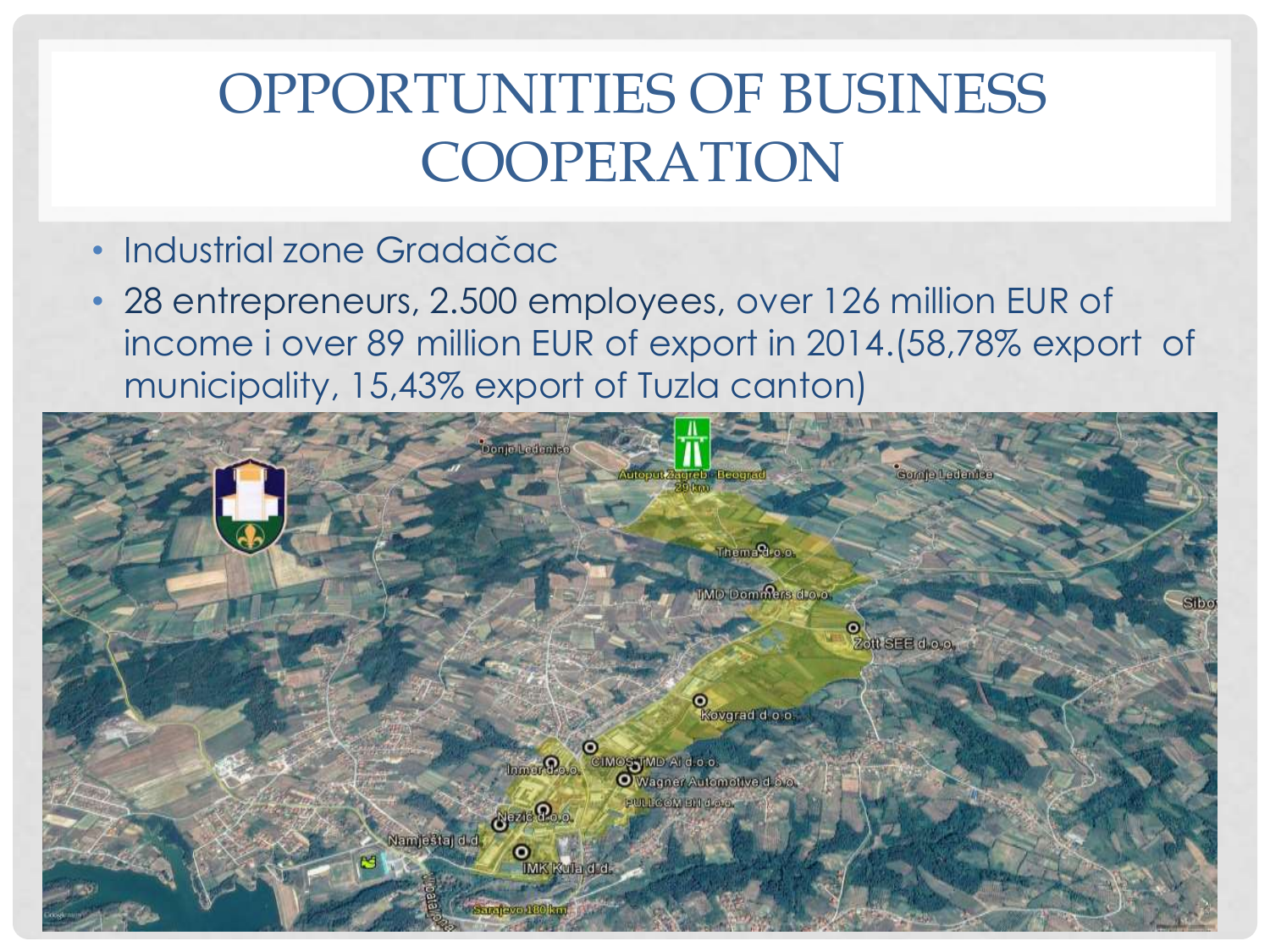### **INCENTIVES**

MUNICIPALITY GRADAČAC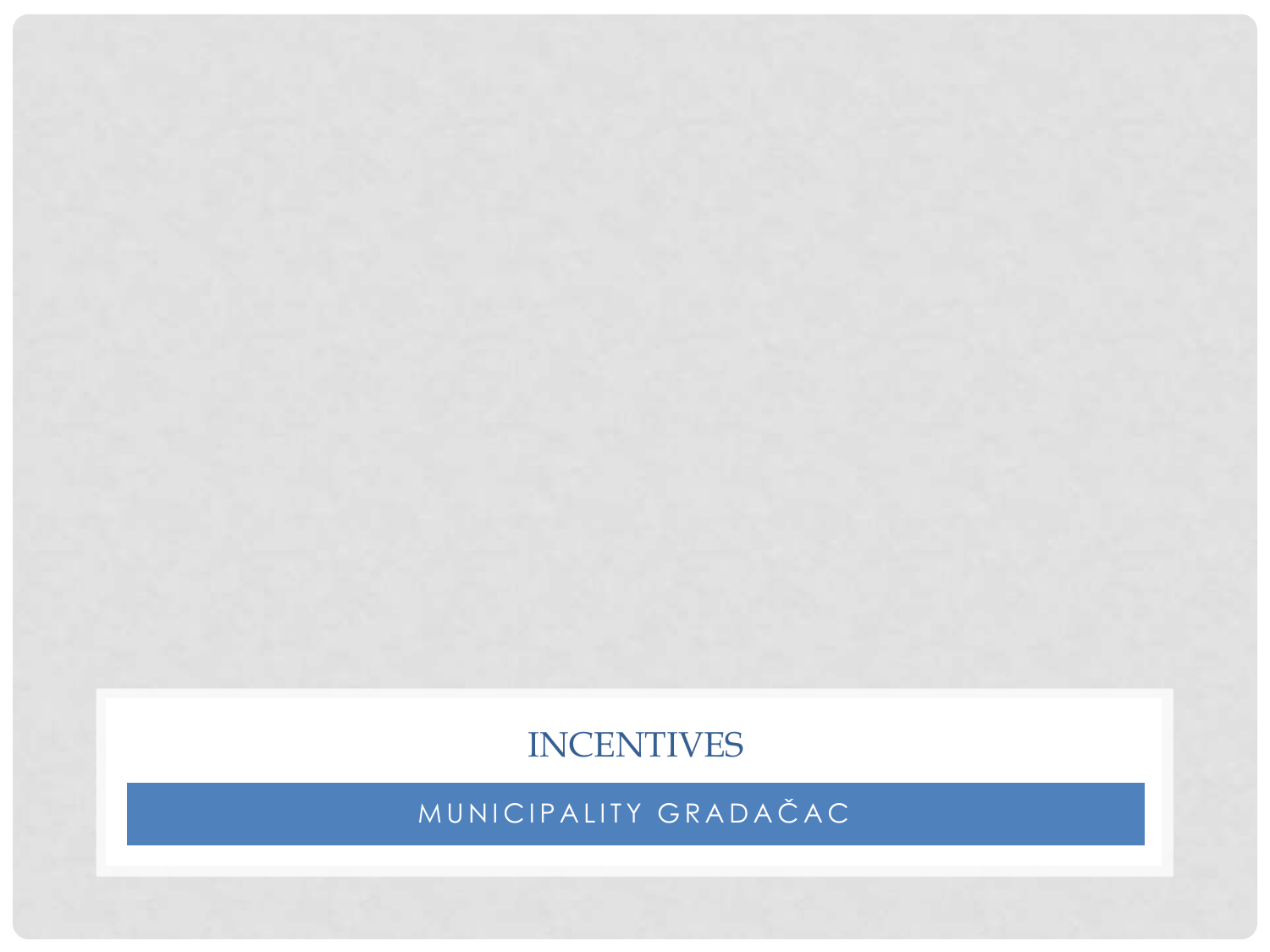# INCENTIVES FOR INVESTORS

- Local incentives:
	- Favourable land price
	- Easements for water and sewage
- Cantonal incentives
- Competitive conditions of business in BiH:
	- Profit tax10%
	- Value added tax(VAT) 17%
	- Income tax10%
- National tax incentives (production, export, employment of disabled persons) and customs incentives for foreign investors.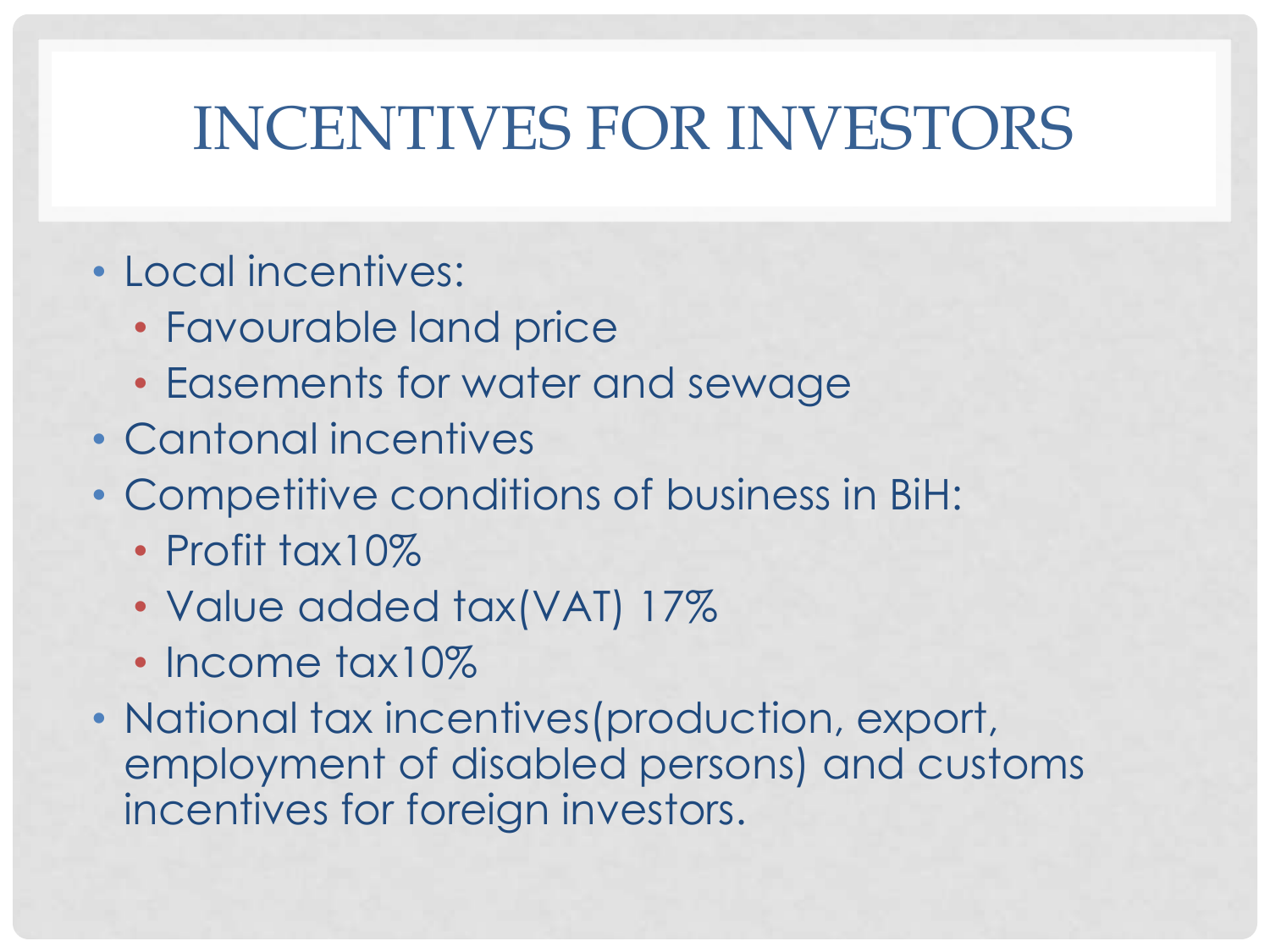BISINESS ENVIRONMENT

MUNICIPALITY GRADAČAC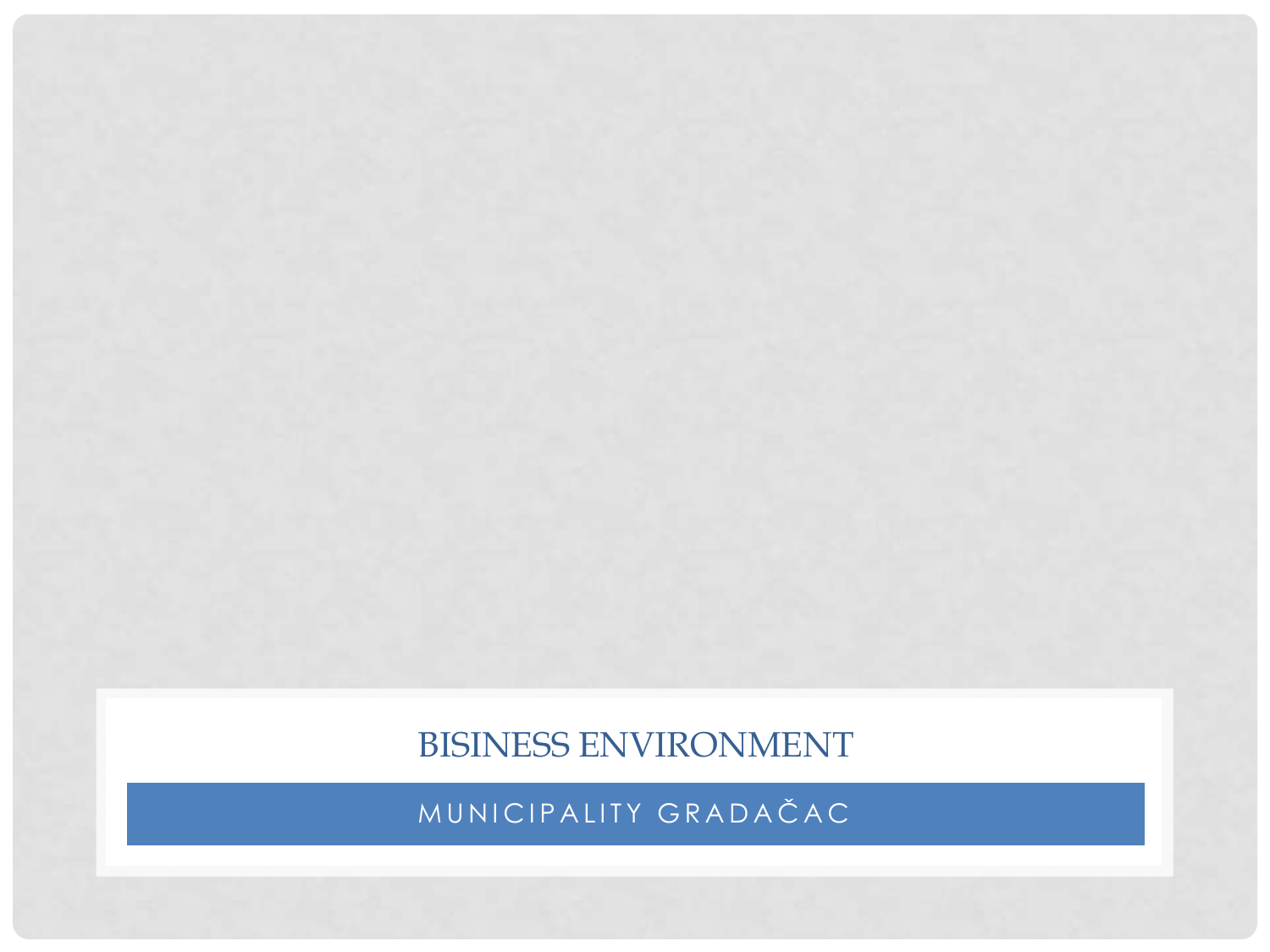## LIBERAL FOREIGN TRADE REGIME WITH MAJORITY OF COUNTRIES

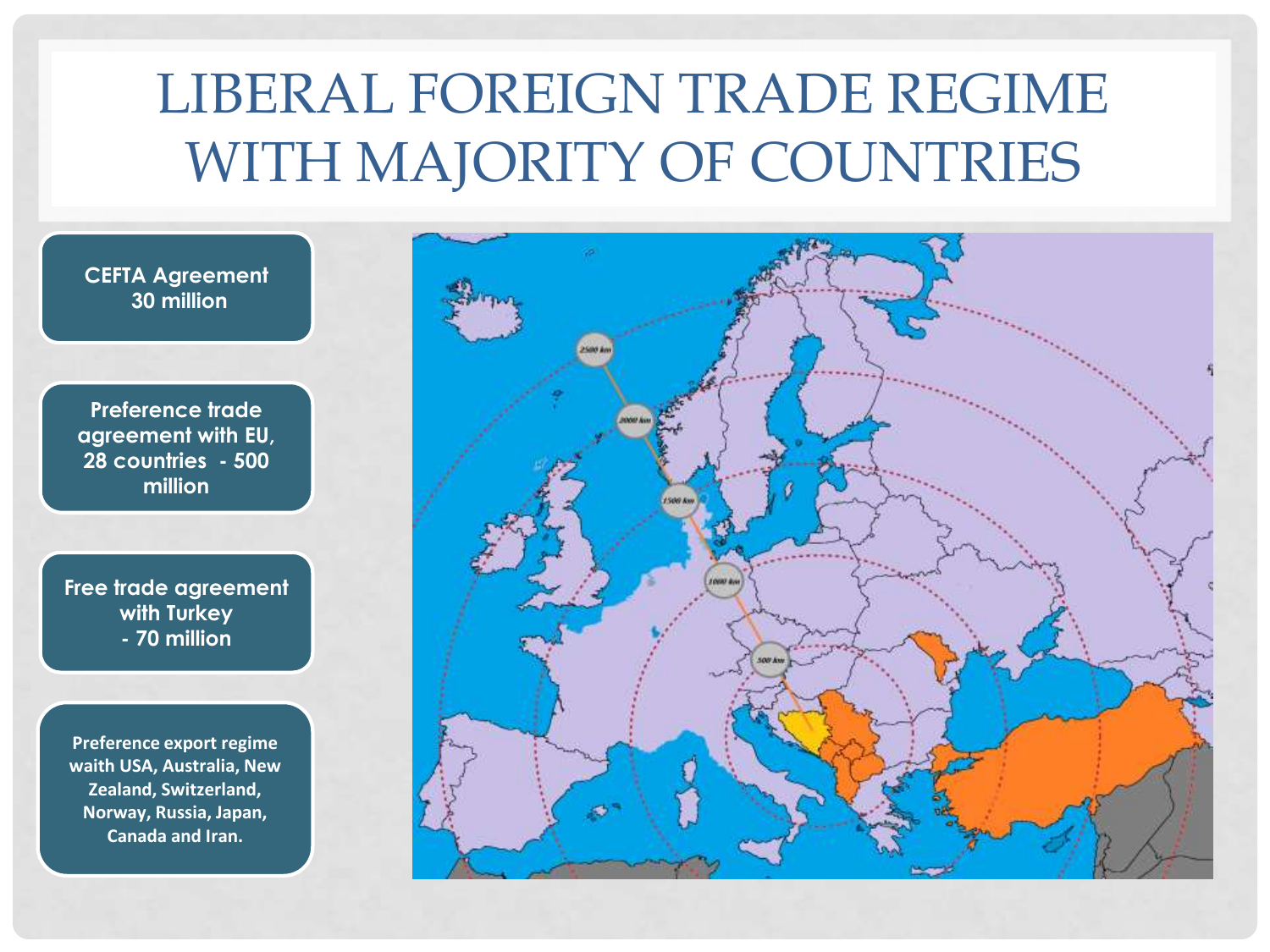# INTERNATIONAL AGREEMENTS

- CEFTA agreement provides opportunity of selling products on international market.
- Central Europe agreement on free trade\*.
- Agreement on stabilization and association to EU and uts members, and temporary agreement on trade and traing affairs.
- Agreement on free trade with Republic of Turkey
- Regional and bilateral agreement on foreign trade with EU, USA, Japan, Switzerland, New Zealand, Norway, Iran.

\*signed by BiH, Albania, Croatia, FYR Macedonia, Moldavia, Montenegro, Serbia i UNMIK Kosovo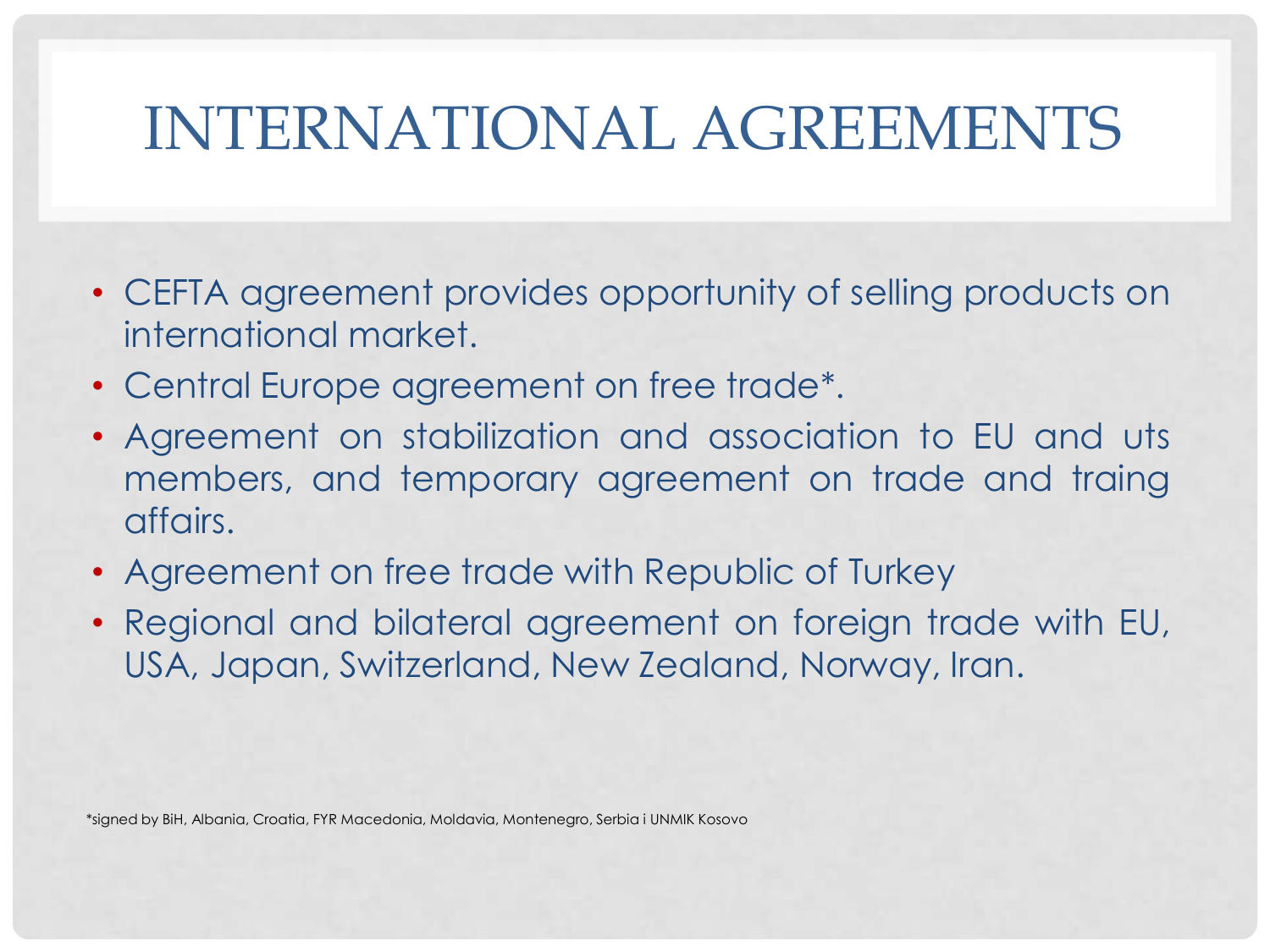# LOWER TAXES, BIGGER PROFIT

### Incentive tax politics

| <b>Description</b> | <b>BiH</b> | Serbia     | Montenegro       |
|--------------------|------------|------------|------------------|
| Income tax         | 10%        | 10%        | $12\% - 40\%$    |
| Profit tax         | 10%        | 15%        | 20%              |
| <b>VAT</b>         | $17\%$     | 20% and 8% | 25%, 13%, and 0% |

Obliged entity, in the year of determination of profit tax, who achieved more than 30% by export, in comparsion to total income, shall be exempt of paying profit tax for year in question and be subject of other easements.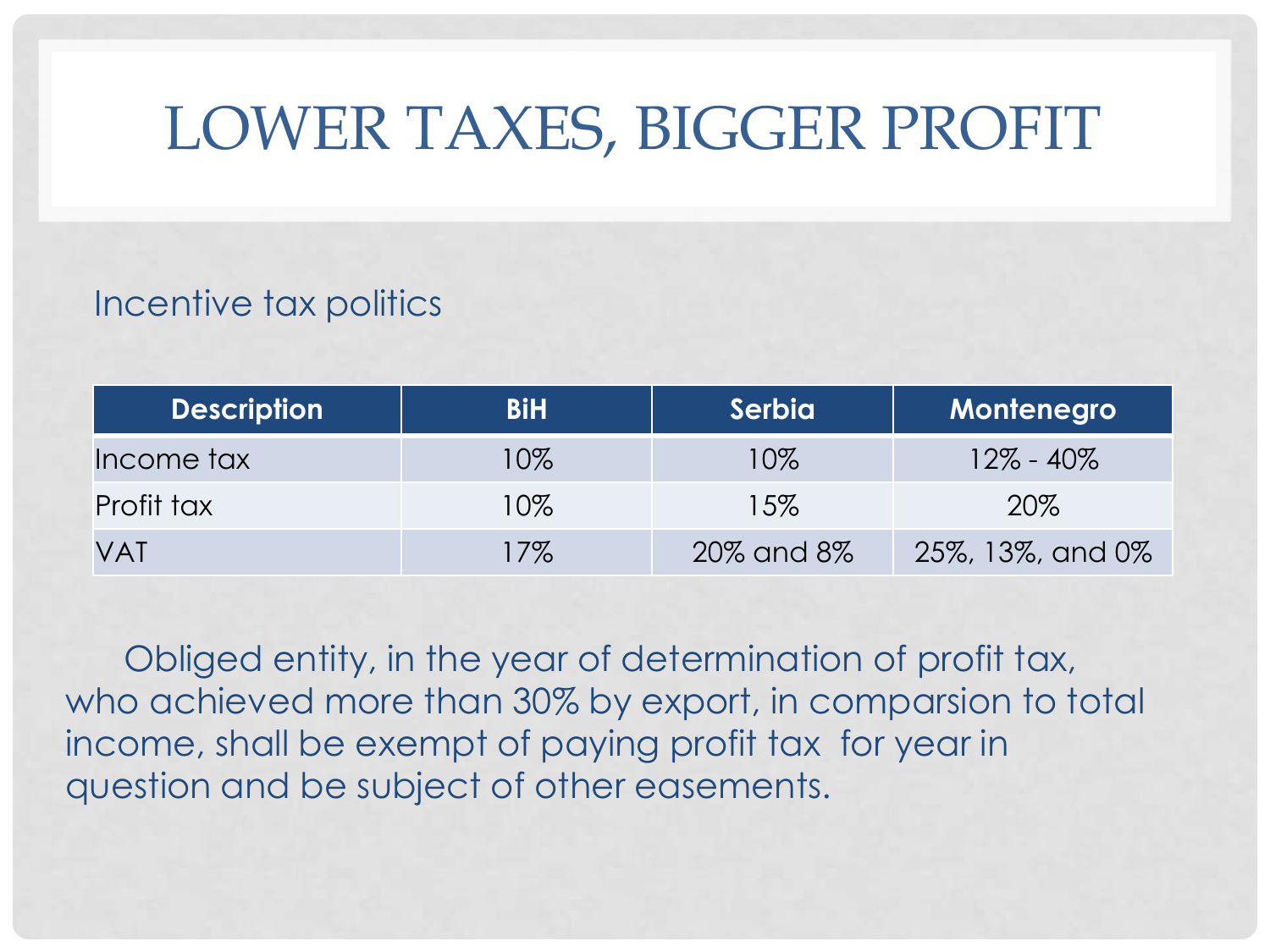## EFFICIENT ADMINISTRATION

- Up to 20 days until issuance of construction permit
- Up to 20 days until issuance location permit
- Municipality is in the process of certification for municiplaity of business friendly (BFC SEE)
- Established Business Council which enables continuous dialogue between representatives of public, private and civil sector.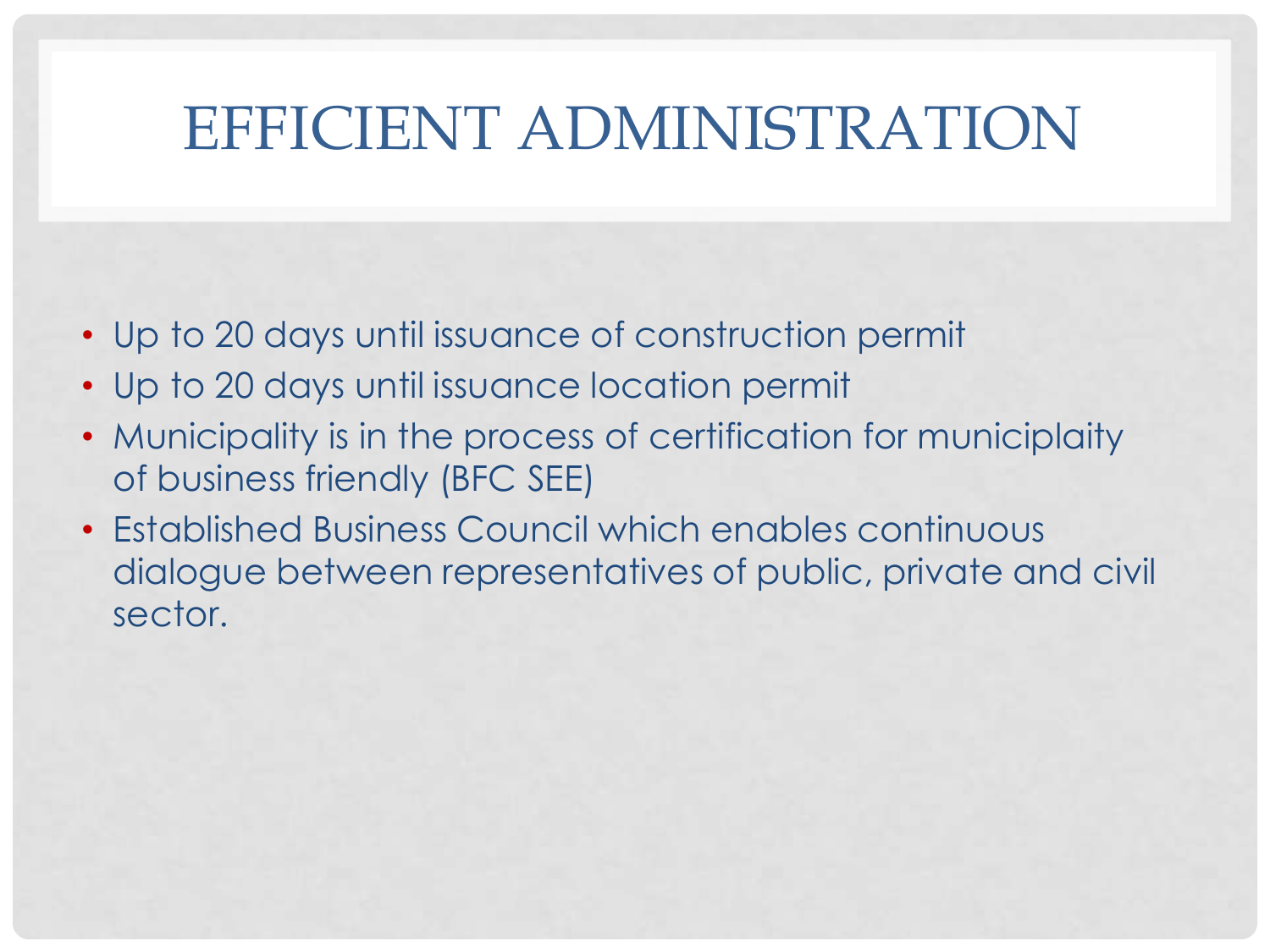# OVERVIEW OF PRICES

| type              | measure        | <b>Average price in EUR</b><br>(VAT included)                                                     |  |
|-------------------|----------------|---------------------------------------------------------------------------------------------------|--|
| Water with sewage | m <sup>3</sup> | 1,74                                                                                              |  |
| Trash removal     | month          | 6 - 55,20 depending on activity                                                                   |  |
| Electricity       | <b>kWh</b>     | High tariff 0,1264<br>Low tariff 0,0629                                                           |  |
| <b>phone</b>      | month          | Subscription for land line phone 18,00<br>Subscription for mobile phone 9.00, 18.00, 30.00, 60.00 |  |
| Internet          | Subscription   | Mobile internet 24.00                                                                             |  |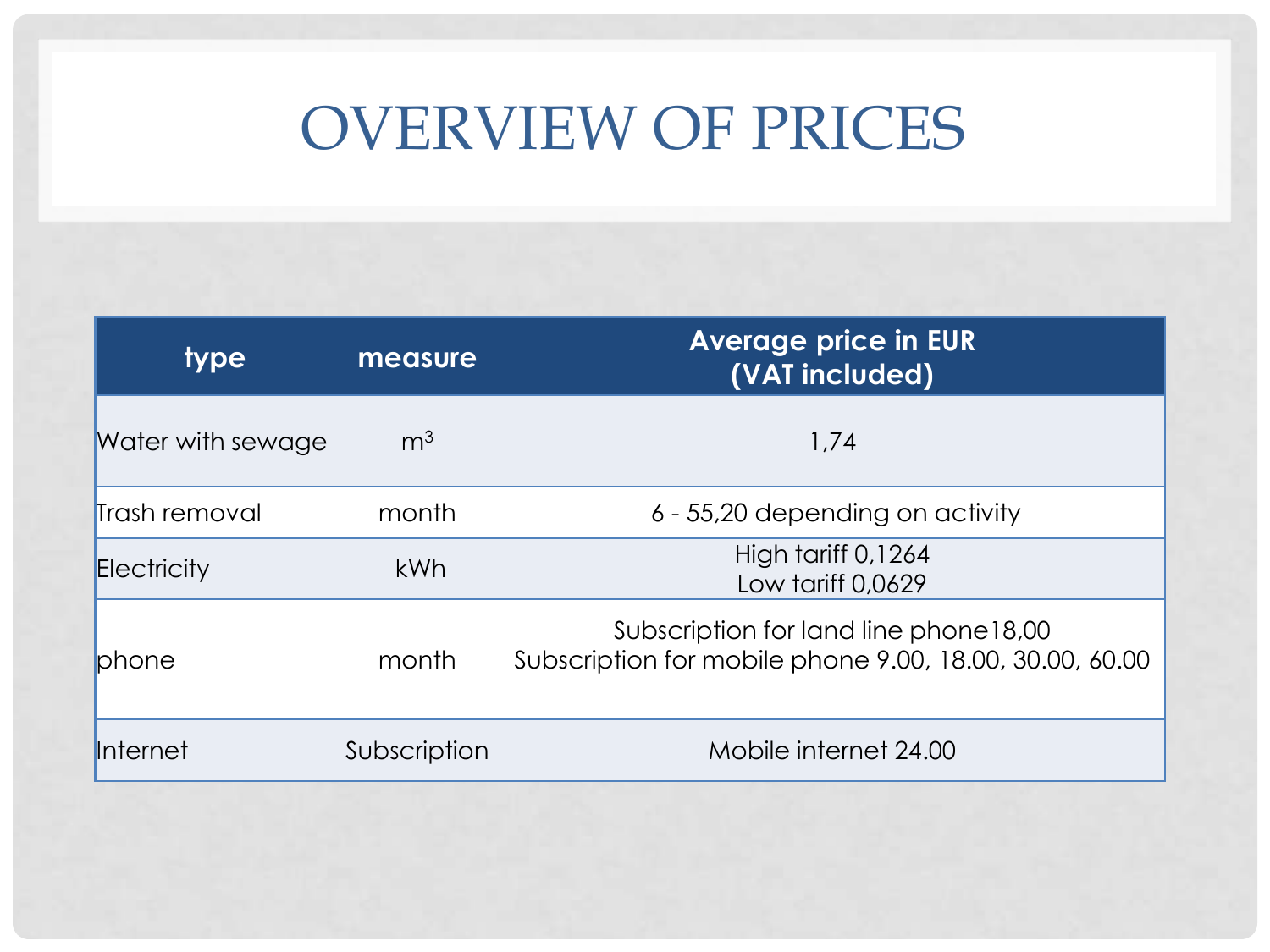# ACCESS TO CAPITAL

Financial sector (subsidiary office or branch offices):

- 9 banks
- 5 micro-loan organizations
- 14 insurance companies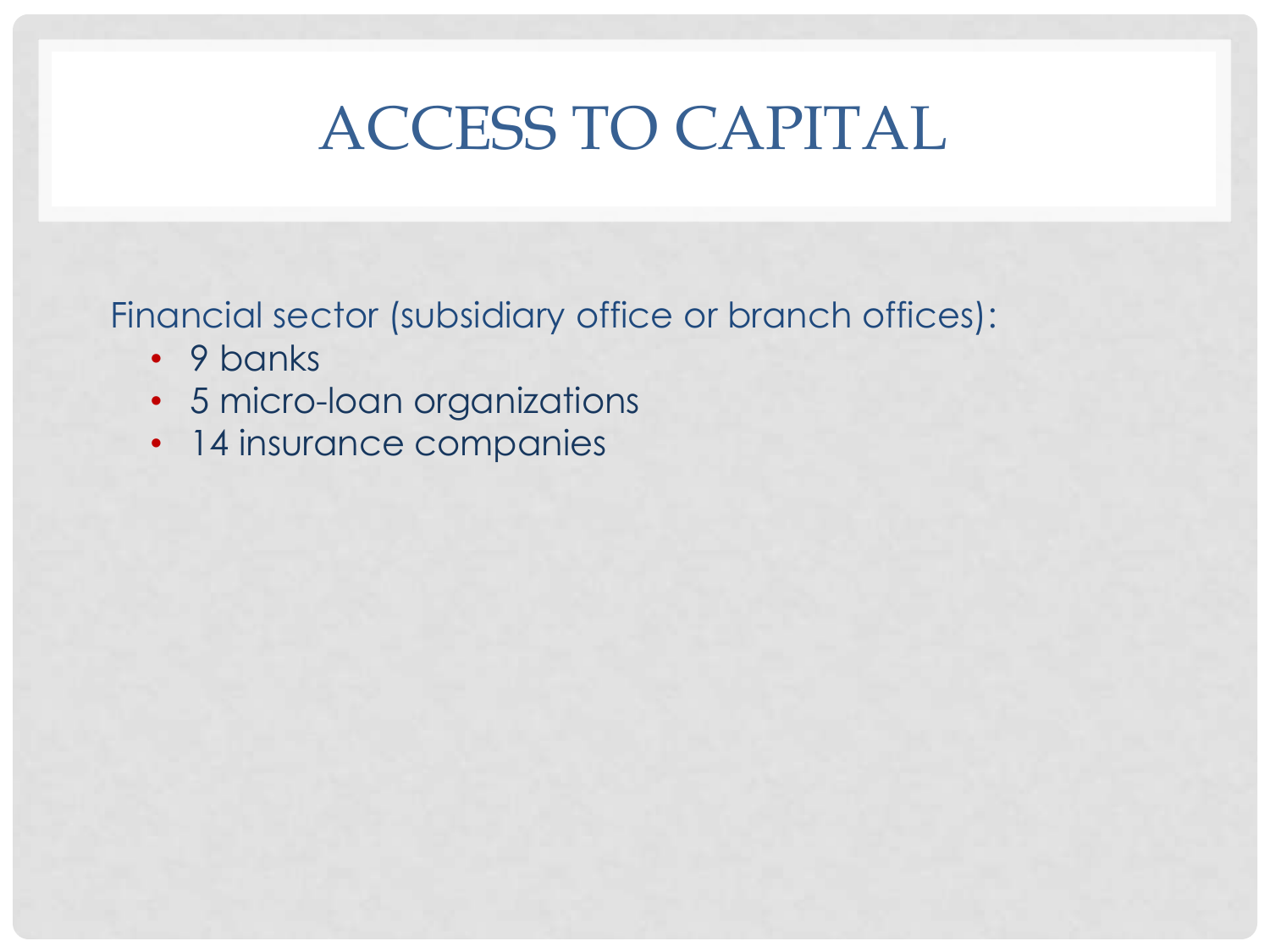## OVERVIEW OF FINANCIAL INSTITUTIONS

| Financial institutions                             | <b>Address</b>       | phone                      | Web                                    |
|----------------------------------------------------|----------------------|----------------------------|----------------------------------------|
| <b>BBI BANKA</b><br>POSLOVNICA GRADACAC            | H.K. GRADAŠČEVIĆA BB | 035/821-095<br>035/821-096 | gradacac@bbi.ba                        |
| <b>HYPO ALPE ADRIA BANK</b><br>POSLOVNICA GRADACAC | H.K. GRADAŠČEVIĆA BB | 035/821-490<br>035/821-496 | jasminka.jasarevic@hypo-alpe-adri.com  |
| NTESA SANPAOLO BANK<br>POSLOVNICA GRADACAC         | H.K. GRADAŠČEVIĆA BB | 035/822-730<br>035/822-739 | dzemal.omeragic@intesasanpaolobanka.ba |
| <b>RAIFFEISSEN BANK</b><br>POSLOVNICA GRADACAC     | H.K. GRADAŠČEVIĆA BB | 035/369-130<br>035/369-131 | damir.mujic@rbb-sarajevo.raiffeisen.at |
| SBERBANK<br>POSLOVNICA GRADACAC                    | H.K. GRADAŠČEVIĆA BB | 035/822-781<br>035/822-788 | sanela.hamzic@sberbank.ba              |
| SPARKASSE BANK<br>POSLOVNICA GRADACAC              | H.K. GRADAŠČEVIĆA BB | 035/821-505<br>035/821-506 | aleta.osmanovic@sparkasse.ba           |
| UNI CREDIT BANK<br>POSLOVNICA GRADACAC             | ŠEHIDSKA 1           | 035/822-500<br>035/822-502 | edina.durakovic@unicreditgroup.ba      |
| <b>NLB BANKA</b><br>POSLOVNICA GRADAČAC            | H.K. GRADAŠČEVIĆA BB | 035/259-483<br>035/259-487 | midhat.mujic@nlb.ba                    |
| <b>MF BANKA</b><br>POSLOVNICA GRADAČAC             | H.K. GRADAŠČEVIĆA BB | 035/821-090<br>035/821-092 | edis.taletovic@mfbanka.com             |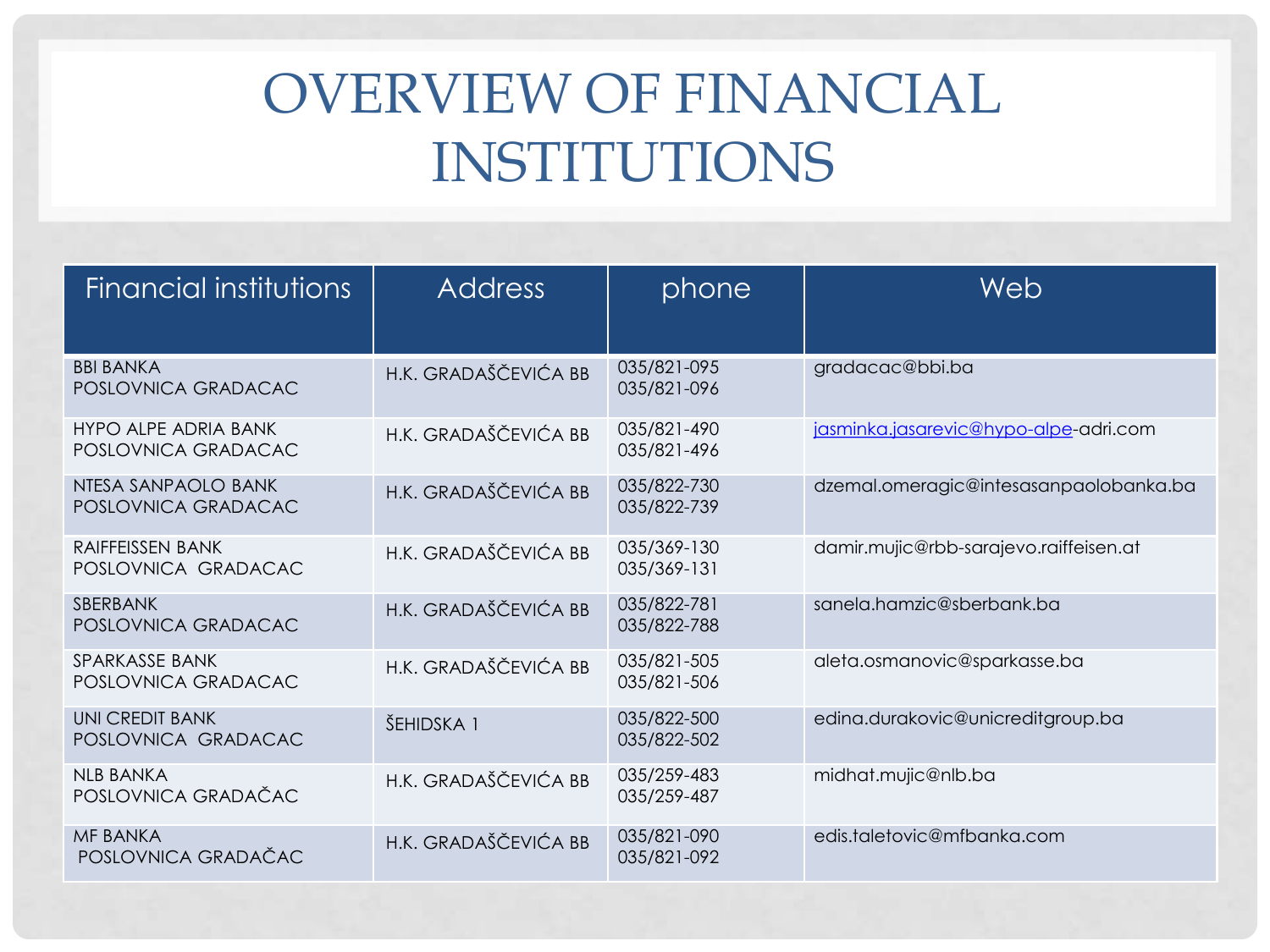### OVERVIEW OF HEALTH INSTITUTIONS

| <b>Health institutions</b>                                                                        | <b>type</b>                  | <b>Address</b>          | <b>Phone</b> | Web                       |
|---------------------------------------------------------------------------------------------------|------------------------------|-------------------------|--------------|---------------------------|
| <b>JZU CENTAR ZA FIZIKALNU</b><br>MEDICINU, REHABILITACIJU I<br><b>BANJSKO LIJEČENJE "ILIDŽA"</b> | Spa/rehabilitation<br>centre | HAZNA BB.               | 035/368-600  | ilidza@bih.net.ba         |
| <b>JZU DOM ZDRAVLJA</b><br><b>GRADAČAC</b>                                                        | Public health<br>centre      | <b>JOSIPA ŠIBERA BB</b> | 035/817-110  | Info@dzgradacac.com       |
| POLIKLINIKA BAJRAMOVIĆ                                                                            | Private health<br>centre     | UL. VI BATALJONA<br>BB  | 035/852-343  | s.bajramovic233@gmail.com |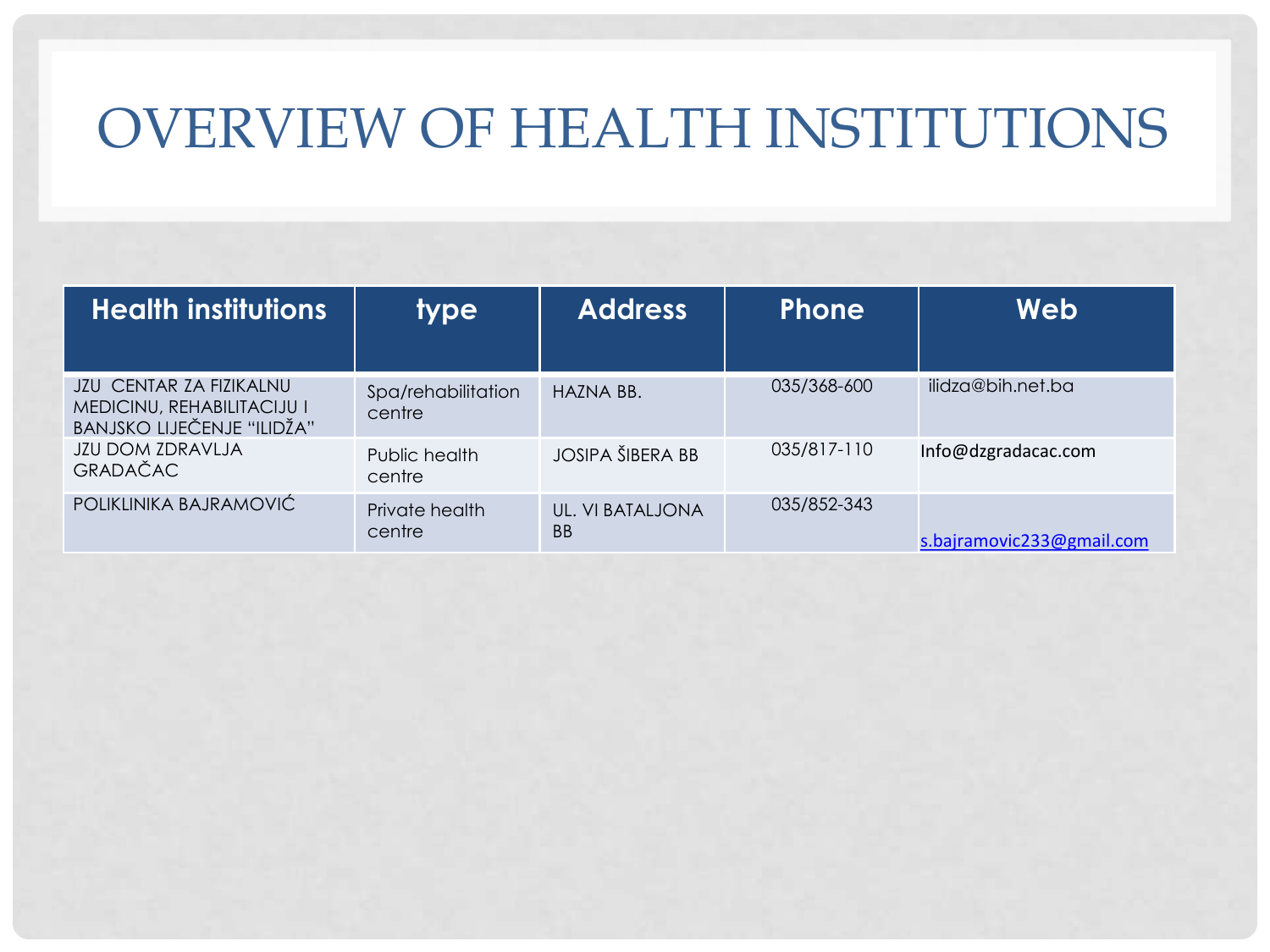QUALITY OF LIFE

MUNICIPALITY GRADAČAC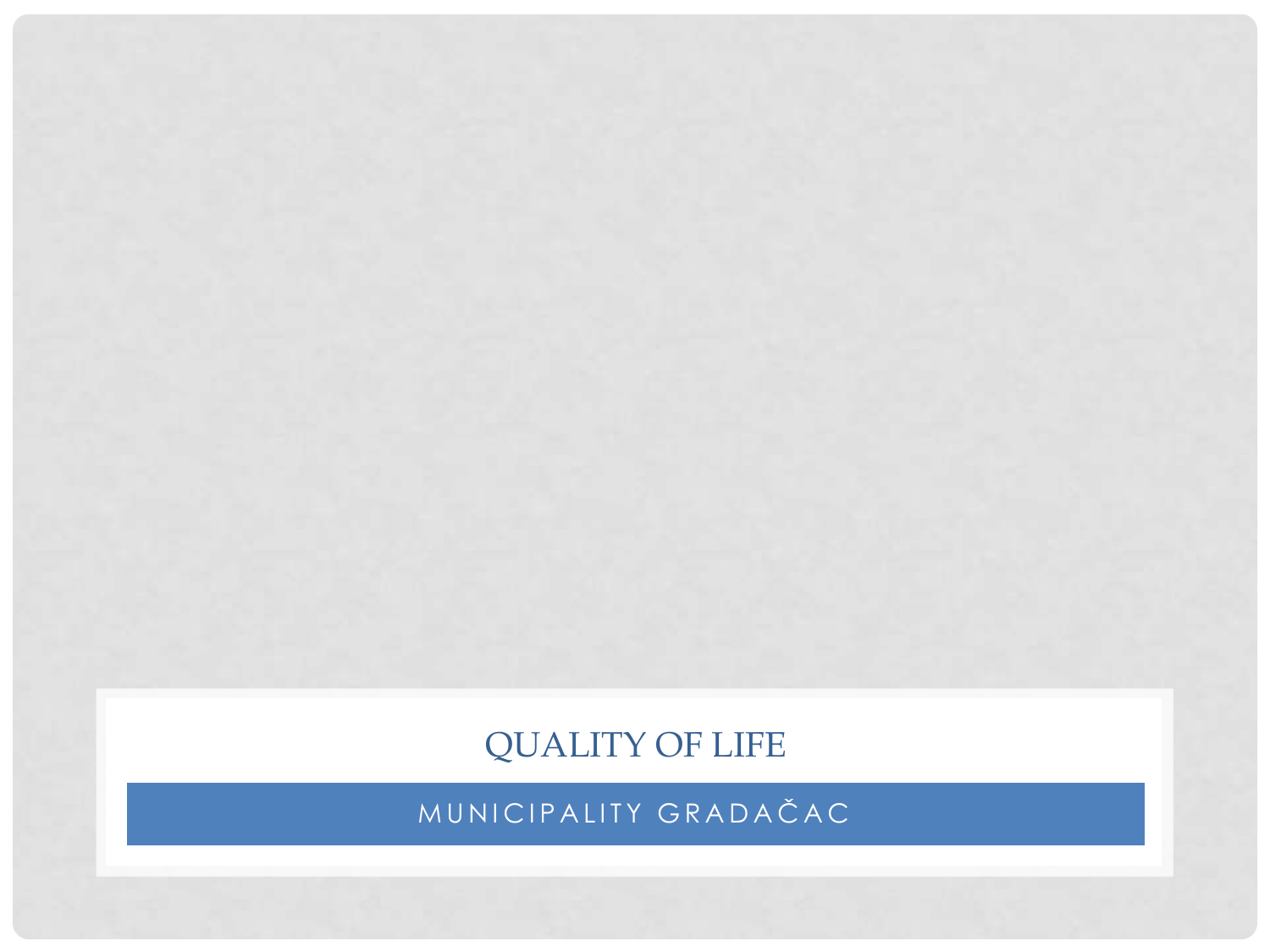# QUALITY OF LIFE

- Safe and delightful place for work and life
- Colourful cultural-historical, sport-recreation offer (Old town, walk paths, swimming areas, hunting and fishing, water sports)
- Numerous cultural, entertaining and sport events
- Rich local culinary offer

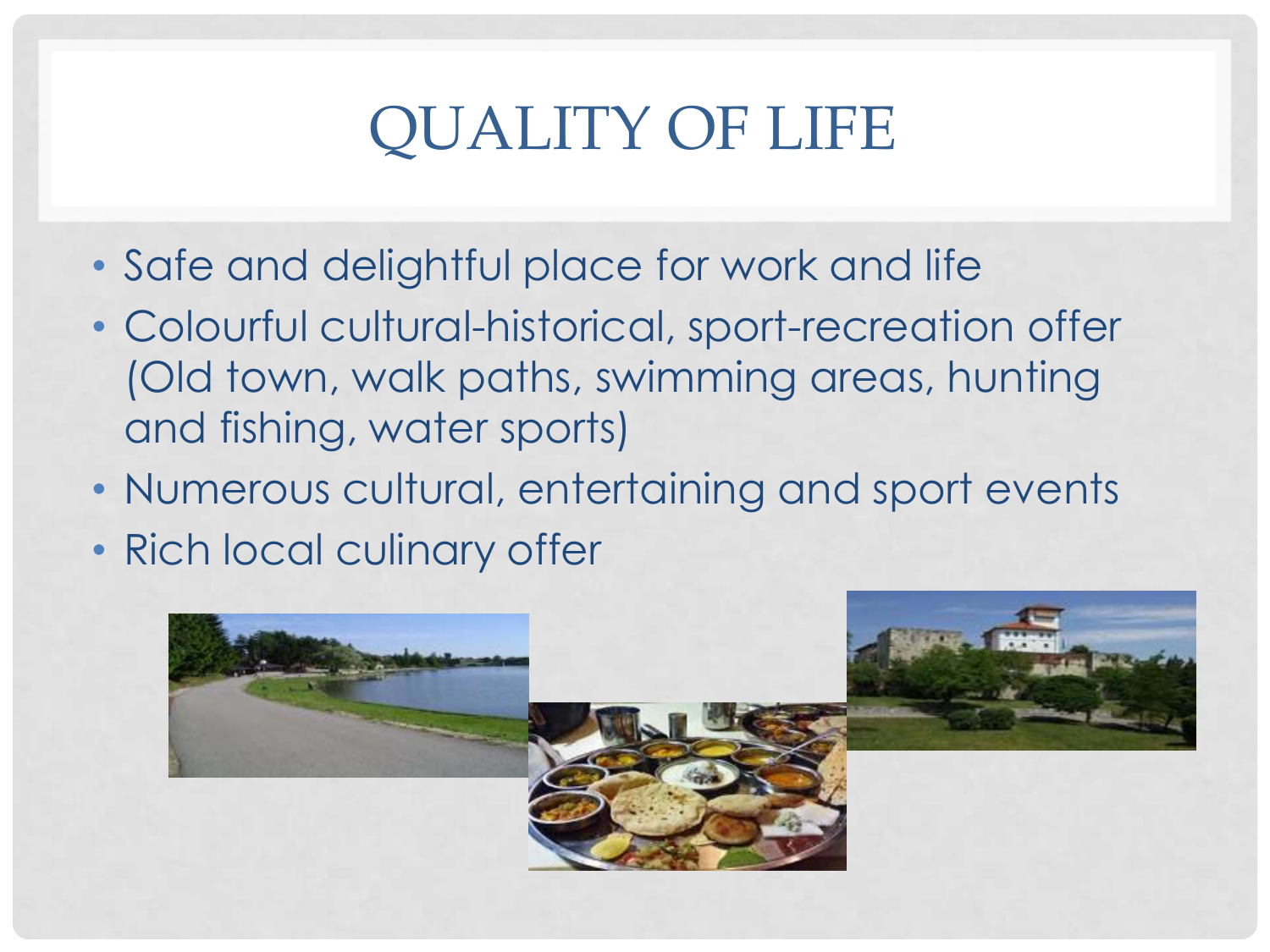### **CONTACT**

MUNICIPALITY GRADAČAC